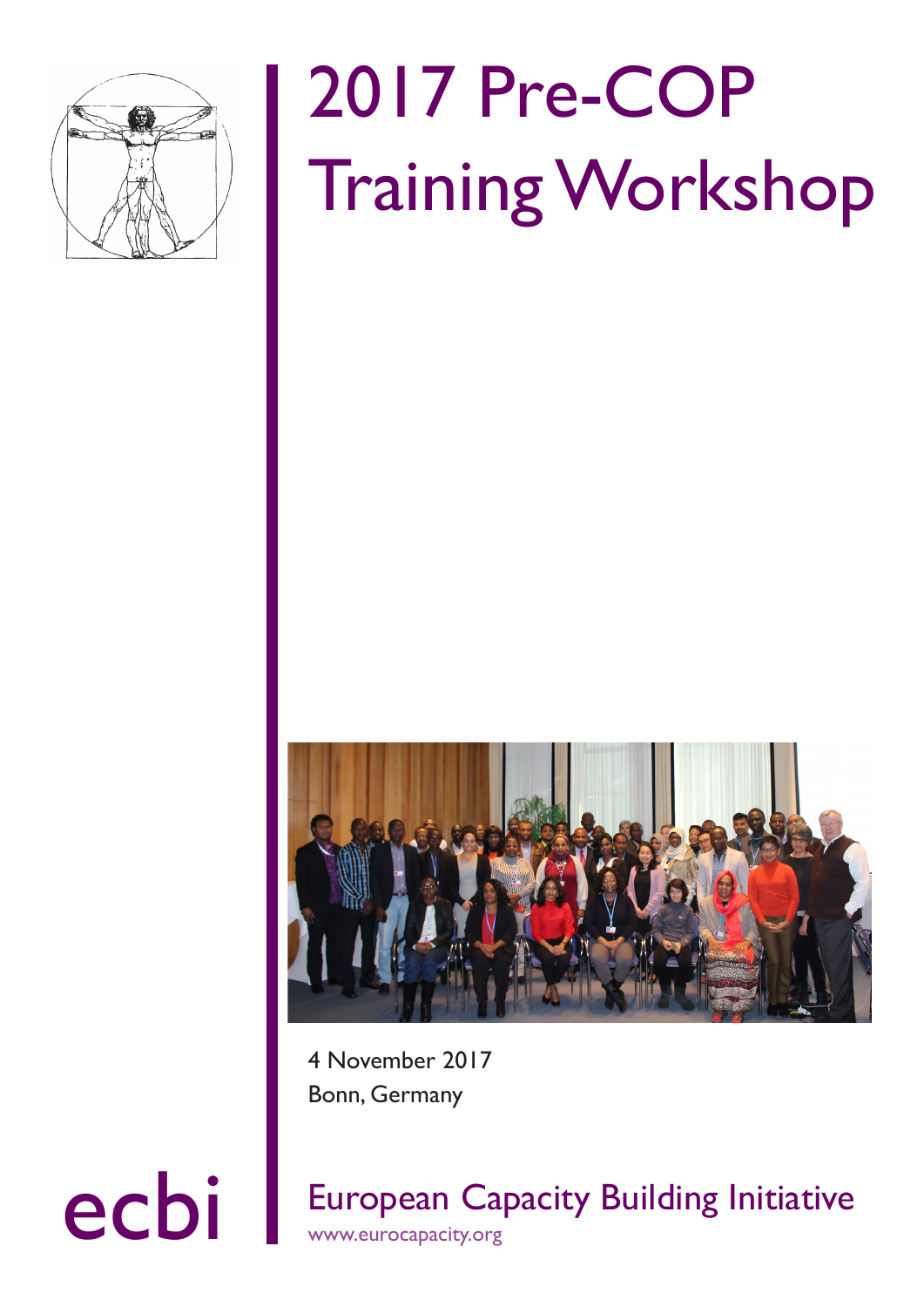The contents of this report do not necessarily represent the views of the European Capacity Building Initiative (ecbi), any of its Members, or its supporting partners.

All rights reserved. No part of this publication may be reproduced, stored in a retrieval system, or transmitted in any form or by any means, electronic, mechanical, photocopying, recording, or otherwise, without prior permission of the ecbi.

This project is part of the International Climate Initiative (IKI). The German Federal Ministry for the Environment, Nature Conservation, Building and Nuclear Safety (BMUB) supports this initiative on the basis of a decision adopted by the German Bundestag.

For more information on IKI see www.international-climate-initiative.com

Supported by:



Federal Ministry<br>for the Environment, Nature Conservation,<br>Building and Nuclear Safety

based on a decision of the German Bundestag

This report is written and edited by Anju Sharma.

#### **Partner Institutions**







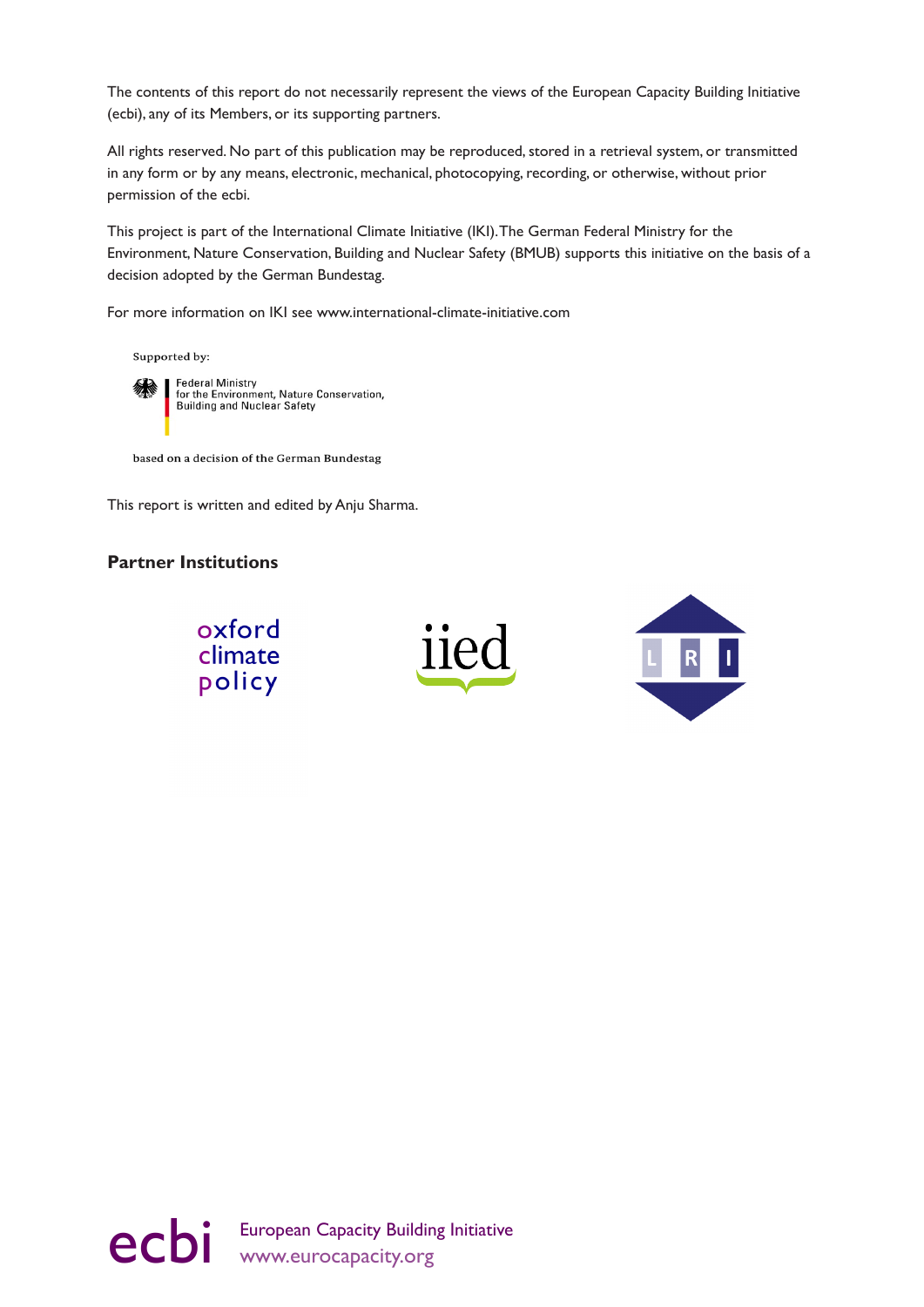# **TABLE OF CONTENTS**

| Introduction                                         | $\overline{2}$ |
|------------------------------------------------------|----------------|
| Priorities for the Bonn Conference                   | 3              |
| Participant roundtable                               | 5              |
| Introduction to the COP23 agendas                    | 5              |
| What to expect on Gender at COP23                    | 8              |
| What to expect on climate finance at COP23           | $ 0\rangle$    |
| Negotiating effectively and mock negotiating session | 3              |
| Transparency framework at COP23                      | 15             |

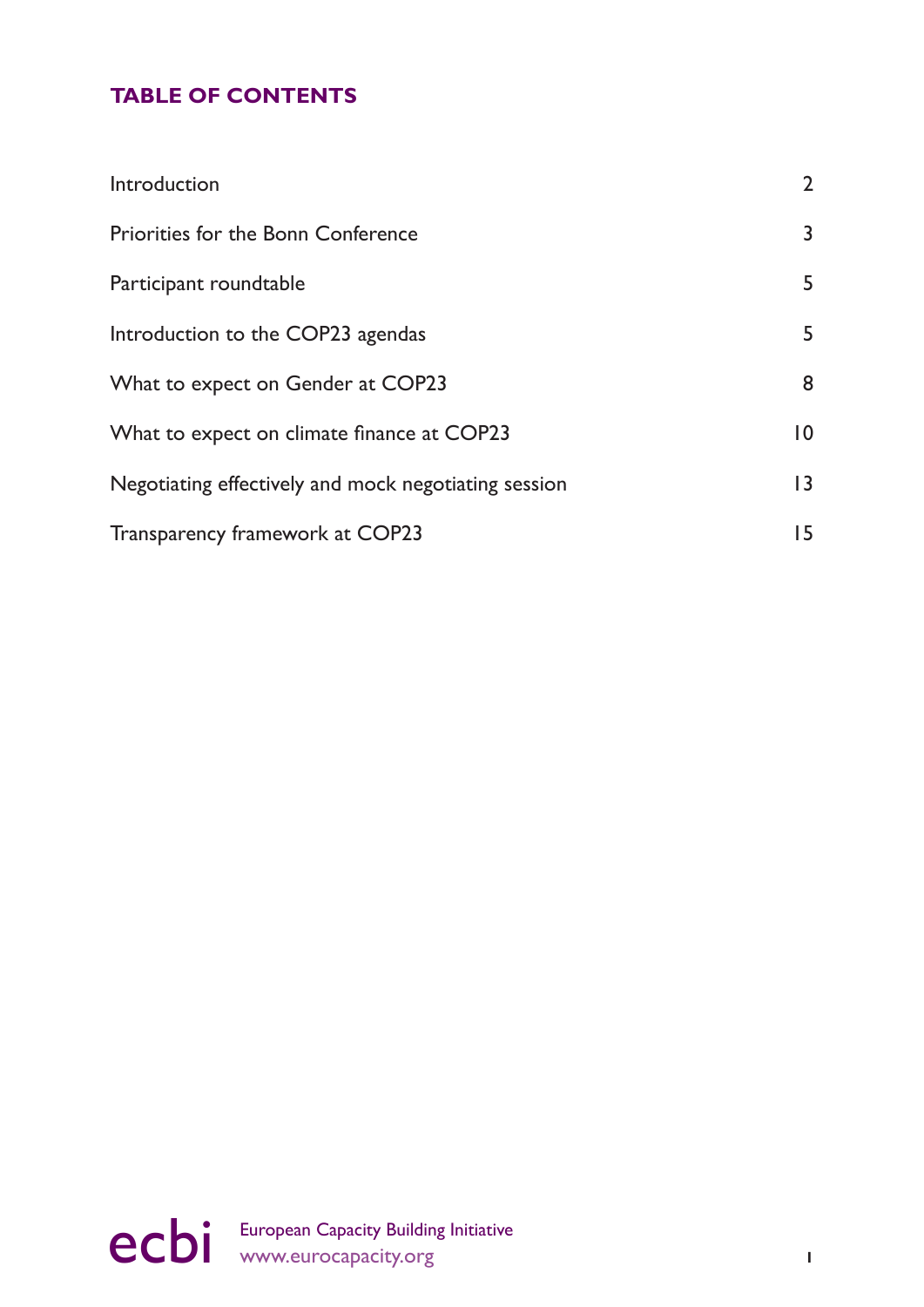### <span id="page-3-0"></span>**INTRODUCTION**

The 2017 ecbi Pre-COP Training workshop, which took place on 4 November 2017 at Derag Livinghotel Kanzler, Bonn, was attended by 39 participants. Sessions focused on priorities for the Least Developed Countries (LDC) Group at the 23rd Conference of Parties (COP23) to the UN Framework Convention on Climate Change (UNFCCC); an introduction to the conference agenda; gender; climate finance; negotiating effectively and mock negotiations; and the transparency framework.

Opening the workshop, Benito Müller, Director, European Capacity Building Initiative (ecbi), described the origins of ecbi, saying it was conceived in 2001 when the US announced its intention not to ratify the Kyoto Protocol. A key goal for the Initiative was to help Europe take leadership and work with developing countries. He noted that the world was back in a similar situation, with the US notifying its intention to withdraw from the Paris Agreement. He described the three key programmes of the Initiative: the Fellowship Programme (for trust-building among senior negotiators from Europe and developing countries); the Training and Support Programme (for training new negotiators and providing negotiation support); and the Publications and Policy Analysis Unit.

Ambassador Luke Daunivalu, Deputy Permanent Representative of Fiji to the UN, delivered an opening address. He said it was a significant year for Fiji, as the first small island developing State (SIDS) presiding over the UNFCCC COP. He expressed his hope that the negotiations in Bonn would be fruitful, and countries would show the understanding and flexibility needed for effective results. He highlighted the importance of an effective 2018 Facilitative (or "Talanoa") Dialogue, in raising the ambition of individual countries without naming or shaming; and the importance of involving sub-national stakeholders to increase ambition. He called for an inclusive, participatory and transparent dialogue based on trust and wider ownership to deal with climate change effectively.

Gebru Jember Endalew, Chair of the LDC Group, lauded the foresight in creating ecbi, and recognised the role of the Initiative in continuously building the capacity of developing countries, particularly LDCs. He described his own journey from a junior negotiator from Ethiopia at an ecbi regional training workshop in Gaborone ten years ago. From them on, he said, ecbi had continuously supported him, leading to his eventual election as LDC chair. He also appreciated the leadership shown by Fiji, and the country's role in engendering the "Bula" spirit.

Pa Ousman, Director of the Country Programming, Green Climate Fund (GCF), described his own journey starting as a junior negotiator from The Gambia in 2005, to Chair of the LDC Group, Climate Envoy for The Gambia, and then Minister for Environment for his country, saying ecbi had supported him throughout. He called on participants to focus, observe, read and participate actively in the negotiations.

Achala Abeysinghe, Head of the ecbi Training and Support Programme (TSP), said this was the twelfth pre-COP workshop organised by ecbi. Noting that building capacity resolves differences and irons out inequalities, she said ecbi aims for sustained capacity building and strengthening to level the playing field between negotiators from developed and developing countries in the UNFCCC negotiations. She said Endalew and Ousman, now global leaders, are outstanding examples of the effectiveness of ecbi's approach to capacity building and provision. She described the regional workshops organised by TSP annually in Anglophone and Francophone Africa, and in the Asia Pacific; the bursaries provided by ecbi to select negotiators, as financial and logistic support to attend the COP; and the negotiation support provided to the LDC Group. She commended Fiji for its leadership, including on gender inclusion.

A round of introductions followed.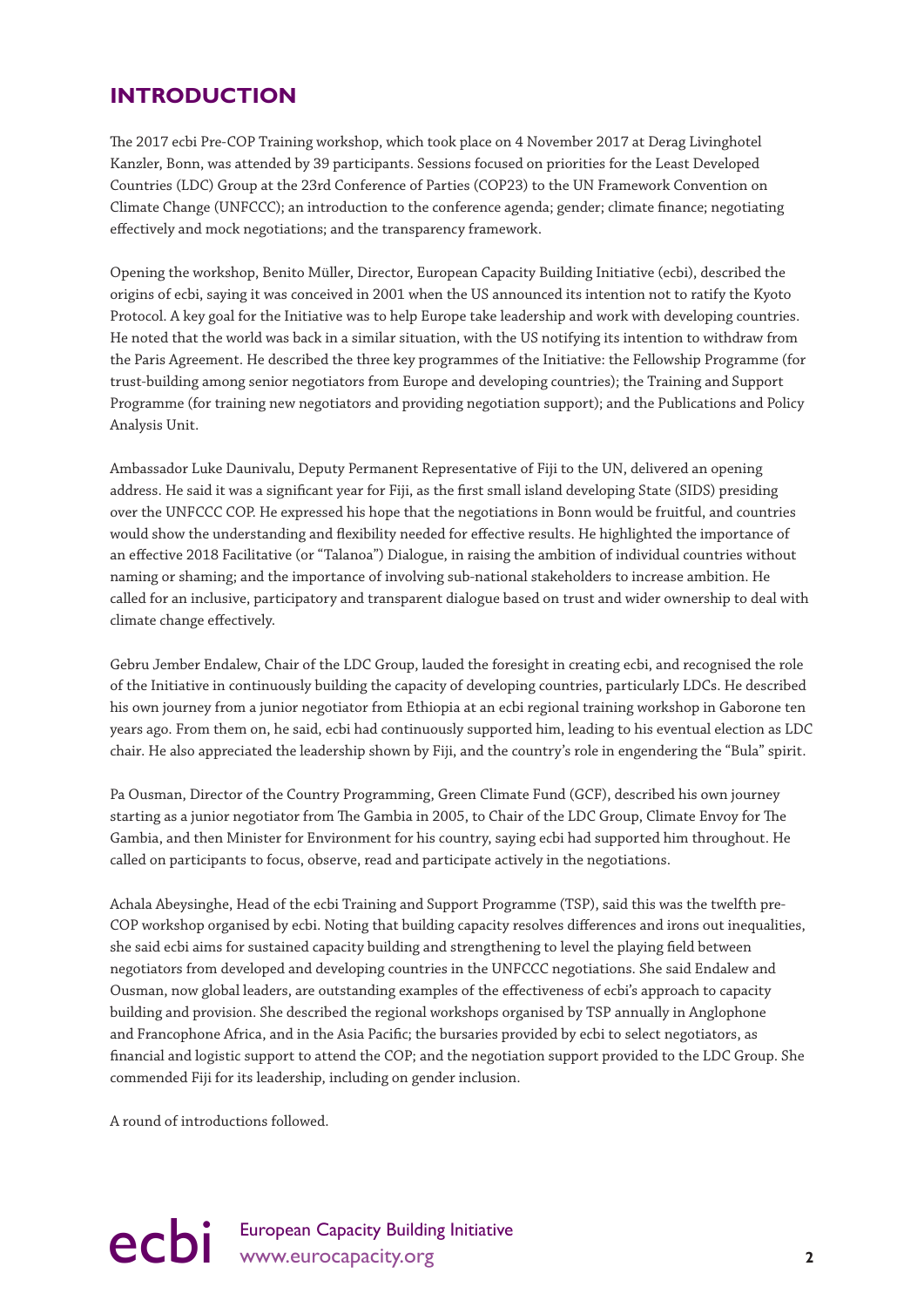# <span id="page-4-0"></span>**PRIORITIES FOR THE BONN CONFERENCE**

In this session, Endalew described the priorities of the LDC Group at COP23. Noting the diversity of areas participants mentioned as their areas of interest in the negotiations during the round of introductions, he said he was pleased that the workshop participants were focused on so many thematic issues, and hoped that they would eventually fill in the LDC focal point positions particularly for issues where they were currently missing, such as REDD+.

Endalew said COP23 constitutes a vital step in the journey to setting out a clear "rulebook" that will fully implement the vision laid out in Paris. Noting that the Bonn conference was the last before the work programme of the Paris Agreement is to be finalised, he said Parties hope to leave Bonn with a draft text, and the conference must aim to facilitate urgent upwards spiralling of commitments to reduce emissions; and scaling up of climate finance by developed countries.

Addressing the broad geopolitics surrounding the conference, he noted the need for countries and subnational actors to step up and fill in the leadership void left by the US decision to withdraw from the Paris Agreement; emerging leadership from the EU, China and others; and the role of the LDC Group as a moral voice for effective action.

Endalew said the LDC Group's priorities were discussed by LDC Ministers and Head of Delegations at a strategy meeting held in Addis Ababa on 5 October 2017, resulting in the [Addis Ababa Communiqué.](https://ldcclimate.wordpress.com/2017/10/09/ministers-from-least-developed-countries-commit-to-ambitious-climate-action-and-call-for-global-community-to-step-up-support-at-un-climate-change-negotiations/) He described the Group's priorities related to: the development of the rulebook for the implementation of the Paris Agreement; the 2018 Facilitative Dialogue (renamed the Talanoa Dialogue); loss and damage; finance; gender and indigenous peoples; and expectations from COP23.

On the Paris Agreement rulebook, he noted that the outcomes of COP23 will be crucial towards the adoption of rulebook by 2018, and the negotiations must soon move to text-based negotiations, to avoid a last-minute rush. He said the negotiations must be guided by principles of equity and ensure accelerating ambition across all thematic areas over time.

On the Talanoa Dialogue, Endalew said the process of developing the modalities was being led by the President of COP22 (Morrocco) and the incoming President of COP23 (Fiji), who were mandated by the COP to undertake inclusive and transparent consultations with Parties on the organisation of the Dialogue. The LDC Group had communicated their priorities to the Presidencies, calling for the Dialogue to be transparent, inclusive and participatory, with clarity on process (including a roadmap), inputs, and outputs.

Endalew said the Dialogue would focus mainly on mitigation, and on the global temperature goal set by the Paris Agreement, though linkages between adaptation and the mitigation goal, and between mitigation and "means of implementation" (MOI – including finance, capacity building, and technology transfer and development) cannot be forgotten.

He said the inputs for the Dialogue could include the Intergovernmental Panel on Climate Change's Special [Report on Global Warming of 1.5°C](http://www.ipcc.ch/report/sr15/) due in early September 2018, and a synthesis and analysis of the Nationally Determined Communications (NDCs) submitted by countries. He highlighted the role of non-State actors, and called for a comprehensive Dialogue that not only identifies gaps in ambition, but also gaps in finance and support that are preventing developing countries from taking action.

# ecbi European Capacity Building Initiative<br>
3<br>
<sup>3</sup>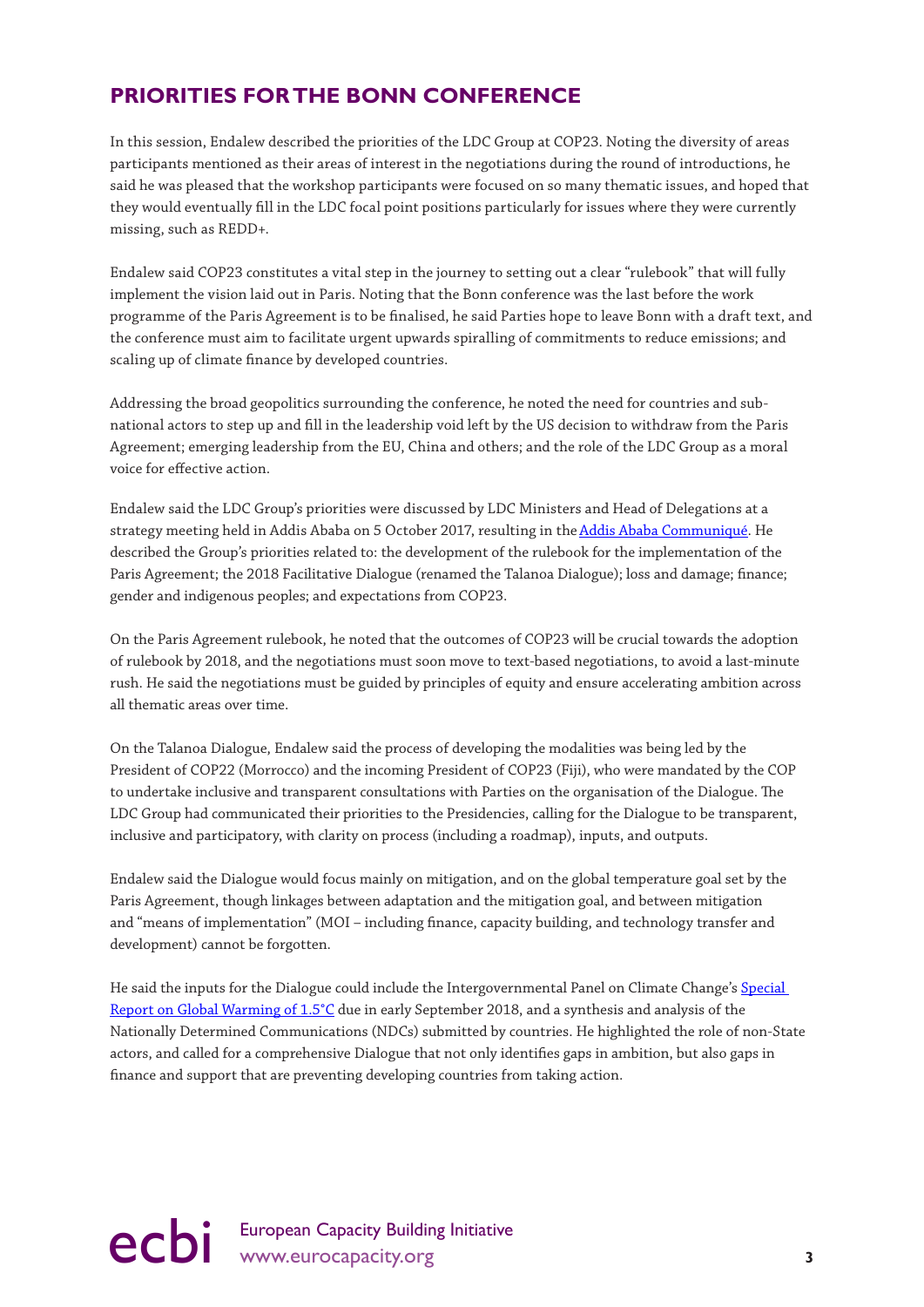The LDC Group had communicated to the Presidencies that the outputs of the Dialogue should include a COP decision and a political declaration, Endalew said. The political declaration should address the question of what will happen next, after the Dialogue is concluded. In the May 2017 session, the LDC Group had supported a request to the UN Secretary-General to organise a special summit in the start of 2019, to encourage countries to act on the outcomes of the Dialogue, and to submit revised NDCs, showing enhanced ambition, by 2020.

On loss and damage, Endalew noted that while the issue was gaining momentum and acceptance, the need for finance to address loss and damage was a priority issue, including a permanent source of finance and a delivery mechanism. He called for: the issue of loss and damage to be incorporated into all relevant processes under the Paris Agreement, including the enhanced transparency framework and the global stocktake; enabling the Warsaw International Mechanism on Loss and Damage to address broader loss and damage issues; and further work in elaborating the mechanism into a tool that delivers assistance on the ground to those suffering from climate impacts, including the establishment of a clearinghouse for risk transfer to act as a repository for information to assist with the development of comprehensive risk management strategies.

He said the LDC Group would like COP23 to focus on finance and support, addressing: the urgent need for scaled-up and predictable finance based on actual needs (significantly above and beyond the US\$100 billion pledged); rules for matching finance mobilised with finance received incorporated across the Paris rulebook, including in the transparency framework and global stocktake; simplified processes for accessing climate finance from the entities of the financial mechanism, including the GCF and Global Environment Facility (GEF); replenishment of finance particularly for the LDC Fund; the setting of a new global target, based on a floor of US\$100 billion; the need for additional funding, including from innovative sources; and arrangements for the Adaptation Fund to be incorporated into the Paris Agreement.

Endalew further called for mainstreaming of gender across all areas of climate change responses and actions, saying empowerment of women will significantly enhance the effectiveness of adaptation and mitigation efforts at all levels and advance broader development objectives. He said the LDC Group supports the adoption of a robust gender action plan at COP23.

Listing expectations beyond COP23, he said the Group hopes to see draft text by the end of COP23, along with clear milestones, or it will be difficult to finalise the Paris rulebook by 2018. Unless the rulebook is finalised in 2018, he said, countries will lack guidelines for submitting more ambitious NDCs by 2020. Additional sessions may be needed in 2018 to achieve this goal, with adequate support for developing country negotiators. He also called on participants to continue supporting and pushing for ambitious initiatives such as the LDC Renewable Energy and Energy Efficiency Initiatives.

Responding to questions from participants, Endalew and other resource people clarified on the following issues:

- The Paris Agreement "rulebook" is an elaboration of elements of the Paris Agreement, necessary for implementing the Agreement. He noted that the Agreement did not include the details of how elements will be implemented – for instance, guidelines for NDCs, what the adaptation goal will be, or how exactly the transparency framework will function. While attempts have been made to renegotiate the Paris Agreement while negotiating the rulebook, he said, this is not the purpose of the negotiations. The Agreement is a baseline that cannot be renegotiated, but needs further elaboration.
- On the Talanoa Dialogue, Endalew said it was not yet clear whether a decision related to the Dialogue would be taken at COP23, though this may be necessary if there are financial implications for the year ahead. He said the Group had a discussion scheduled with the Presidencies and will have more information following this meeting.

# ecbi European Capacity Building Initiative<br>
4<br> **4**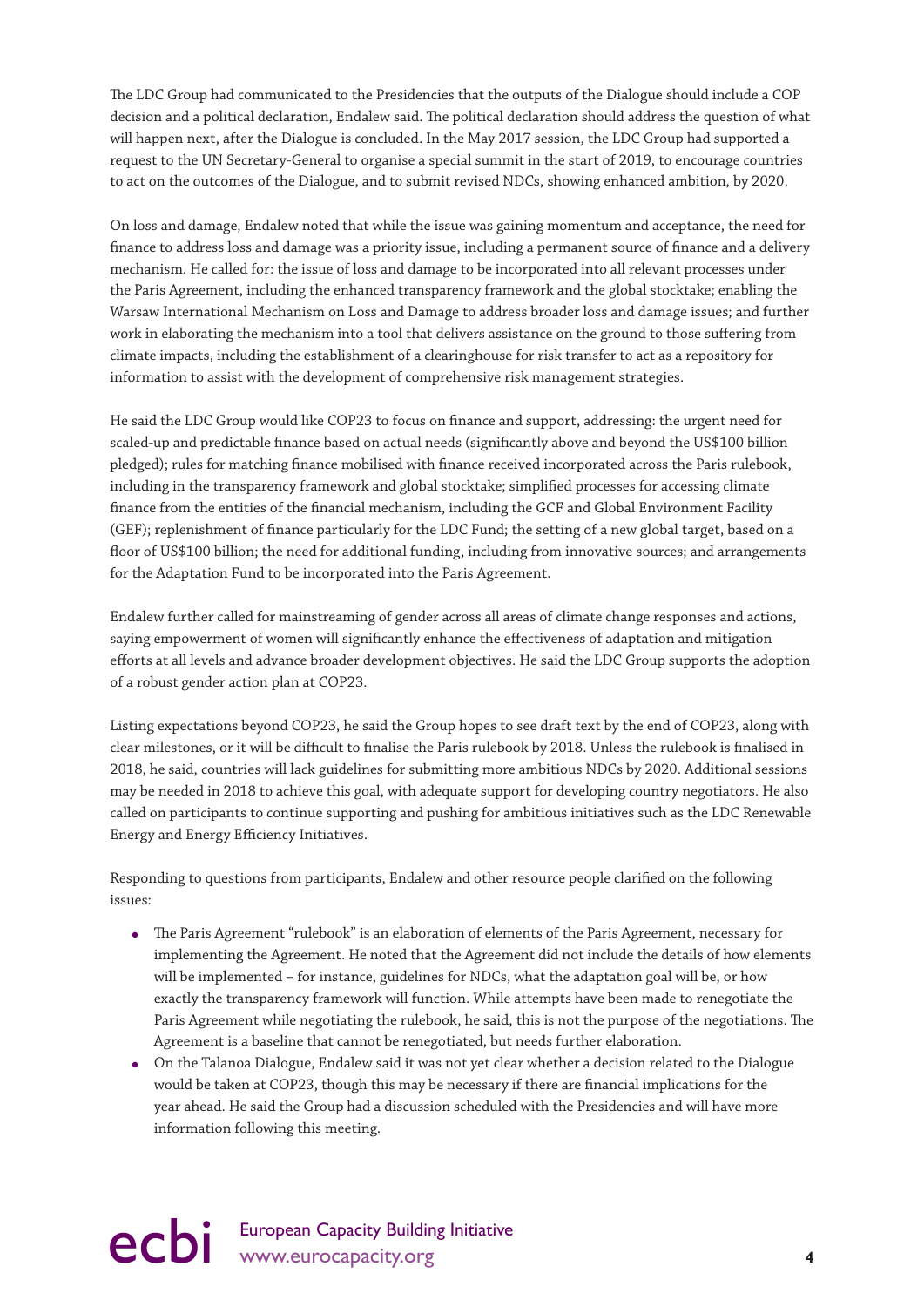- <span id="page-6-0"></span>● In response to another question on the Talanoa Dialogue, on why adaptation will not also be included, Endalew said it will be difficult to assess aggregate progress on adaptation without further progress on the adaptation goal. This should, however, be addressed in time for adaptation to be a critical part of the Global Stocktake in 2023.
- On the US decision to withdraw from the Paris Agreement and its role in the discussions on the Paris Agreement rulebook, Endalew noted that if the politics within the US change, and the US decides to return to the Paris Agreement, it will be a problem if they have not been engaged in the negotiation of the rulebook. He said the LDC Group is also holding bilateral meetings with the US, encouraging a more constructive engagement.
- On technology, he said this should not be a standalone request, but, like capacity, should be embedded in planning, communications, Nationally Determined Contributions (NDCs), National Adaptation Plans (NAPs) etc.
- On loss and damage, it was noted that the issue of compensation for loss and damage should be progressively introduced, possibly through a fund, along with efforts to establish responsibility for weather-related disasters.
- On linkages with the Sustainable Development Goals (SDGs), Endalew said that by talking about the same issues in multiple fora, countries were making the process more complicated for themselves. For instance, he noted that there were so many processes on adaptation now that it was not clear what should happen under each. He encouraged countries to integrate action into national plans and strategies, rather than addressing each separately. This way, he said, an integrated approach will be possible, and different implementation arrangements, reporting etc. for each separately will not be necessary.
- On pre-2020 emissions and the second commitment period of the Kyoto Protocol, Endalew noted that many countries, including from the LDC constituency, had not yet ratified the second commitment period. This was therefore a lost opportunity. However, countries in Europe were implementing their commitments even without ratification. He noted the need to take on board the experiences with the second commitment period into the Talanoa Dialogue.

In conclusion, Ousman said the GCF was working on expedited and simplified procedures, and a pilot process with simplified approval process was being launched. He invited the LDCs to submit proposals, particularly for activities that are embedded in their national strategies.

# **PARTICIPANT ROUNDTABLE**

During this session, participants introduced themselves. They were asked to mention the issue/s they are following (or would like to follow); and their past experience with the UNFCCC negotiations, if any.

# **INTRODUCTION TO THE COP23 AGENDAS**

Mamadou Honadia, lead negotiator to Burkina Faso, introduced participants to the agendas of the Bonn Conference. He noted that approximately 25,000 people are expected to attend the Conference, and six meetings will take place simultaneously:

- The 23rd session of the Conference of Parties (COP23) to the UNFCCC.
- The 13th Meeting of the Parties to the Kyoto Protocol (MOP13).
- The second part of the first meeting of the Conference of the Parties serving as the meeting of the Parties to the Paris Agreement (CMA1.2).

ecbi European Capacity Building Initiative<br>
s<br> **S**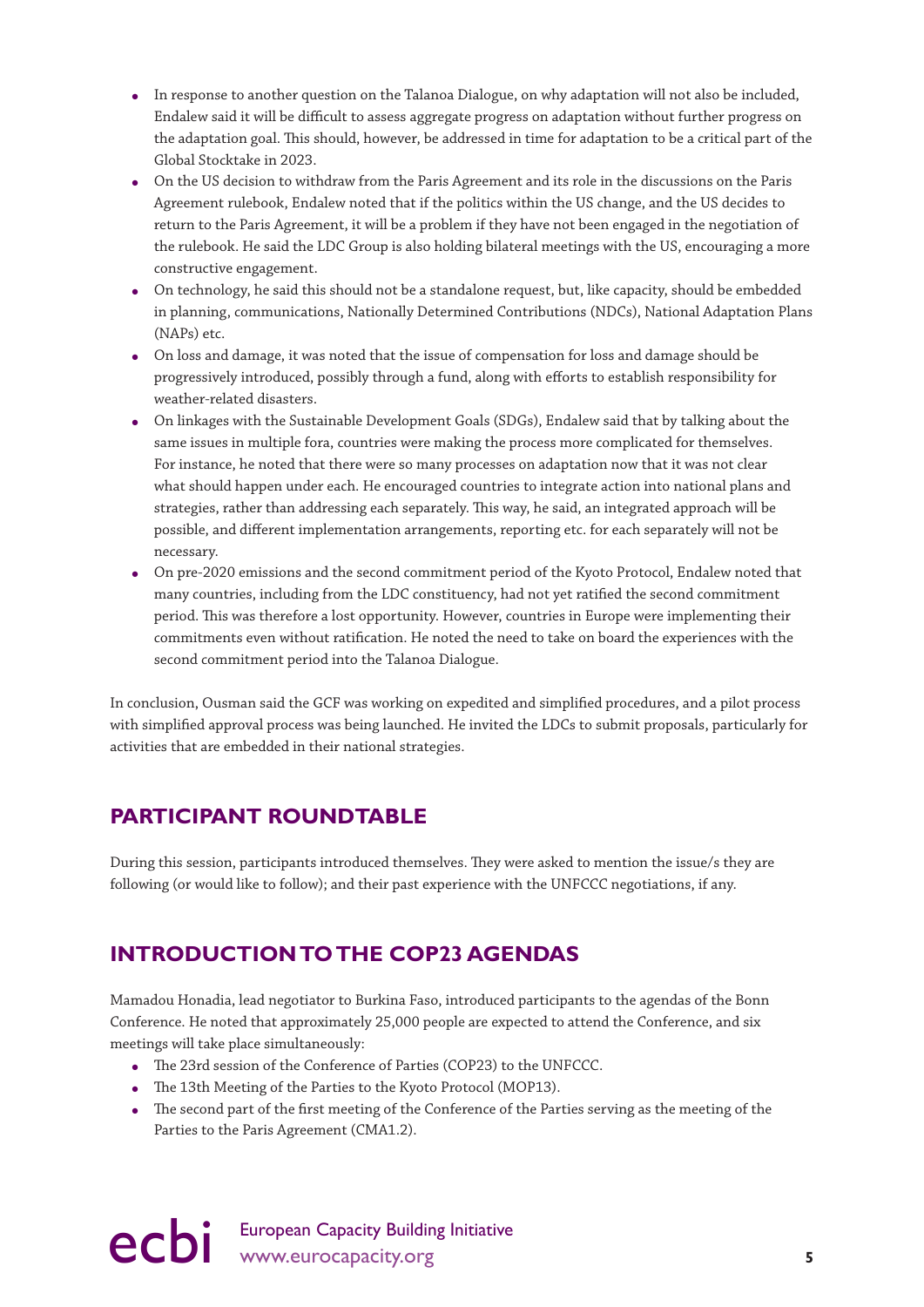- The Ad Hoc Working Group on the Paris Agreement (APA).
- The Subsidiary Body for Implementation (SBI).
- The Subsidiary Body for Scientific and Technological Advice (SBSTA).

Each of these meetings have an average of 15 agenda items, he said. In addition, other important side events and consultations will take place during the Conference.

Honadia listed three main areas of focus for the Conference: making progress on Paris rulebook; framing the 2018 Facilitative Dialogue; and advancing on the Paris work programme. He then took participants through the provisional agenda for COP23 [\(FCCC/CP/2017/1](http://unfccc.int/resource/docs/2017/cop23/eng/01.pdf)).

He said during the opening of the Conference, Josaia Frank Voreqe Bainimarama, Prime Minister of Fiji will be elected as President of COP23, and will also act as President of the CMP and CMA. The opening will then address organisational matters and adopt the agenda for COP23; then CMP13; and then CMA1.2. A joint session of COP23, CMP13, CMA 2.1 will follow, giving space for Groups statements. The SBI, SBSTA and APA Chairs and Co-Chairs' will then open their respective sessions, and refer to their agendas. Negotiations must conclude on 15 November 2017 to enable documents translation into the six UN languages, and to prepare for the High-level Segment in the afternoon. The principle of "not more than 2 meetings at the same time" will be applied with some exception. In addition, principles of transparency, inclusiveness will guide the organisation of work.

Honadia noted that from Monday 13 November to Wednesday 15 November, Inia Seruiratu from Fiji and Hakima El Haite form Morocco, appointed as "Climate Champions" for 2017-2018, will organise a series of high-level roundtables on the interaction between ambitious mitigation and adaption action; the second Sustainable Development Goal (SDG2) on Zero Hunger; and on SDG11, on Sustainable Cities and Communities.

During the High-level Segment, Honadia said, statements from Parties and negotiating Groups are scheduled, and will continue on 16 November. He noted that special badges will be needed for access to these sessions. On Friday, 17 November, a closing ceremony will take place, where decisions by COP23, CMP13 and CMA1.2 will be approved.

Honadia advised participants to have ready access to the text of the three treaties ([UNFCCC,](http://unfccc.int/files/essential_background/background_publications_htmlpdf/application/pdf/conveng.pdf) [Kyoto Protocol](http://unfccc.int/resource/docs/convkp/kpeng.pdf) and [Paris Agreement](http://unfccc.int/files/essential_background/convention/application/pdf/english_paris_agreement.pdf)); decision taken, from at least COP7 in 2001; and the annotated agenda of the six meetings taking place during the Conference. He then took participants through the issues on the agendas based on thematic issues.

On mitigation, he said the focus would be on reporting, the Kyoto Protocol, market mechanisms, and the NDCs. The mitigation related items on the COP agenda include:

- Second review of the adequacy of Art 4, paragraph 2(a) & (b), of the Convention.
- Annex 1 reporting (also to be discussed at CMP and SBI).
- Non-Annex 1 reporting (also to be discussed at SBI).

Mitigation related items on the CMP agenda include:

- Matters relating to the Clean Development Mechanism (CDM), Joint Implementation and the Compliance Committee.
- Report on the ministerial round table on increased ambition of Kyoto Protocol commitments.

ecbi European Capacity Building Initiative **6**<br> **example 20** intervention of the www.eurocapacity.org **6**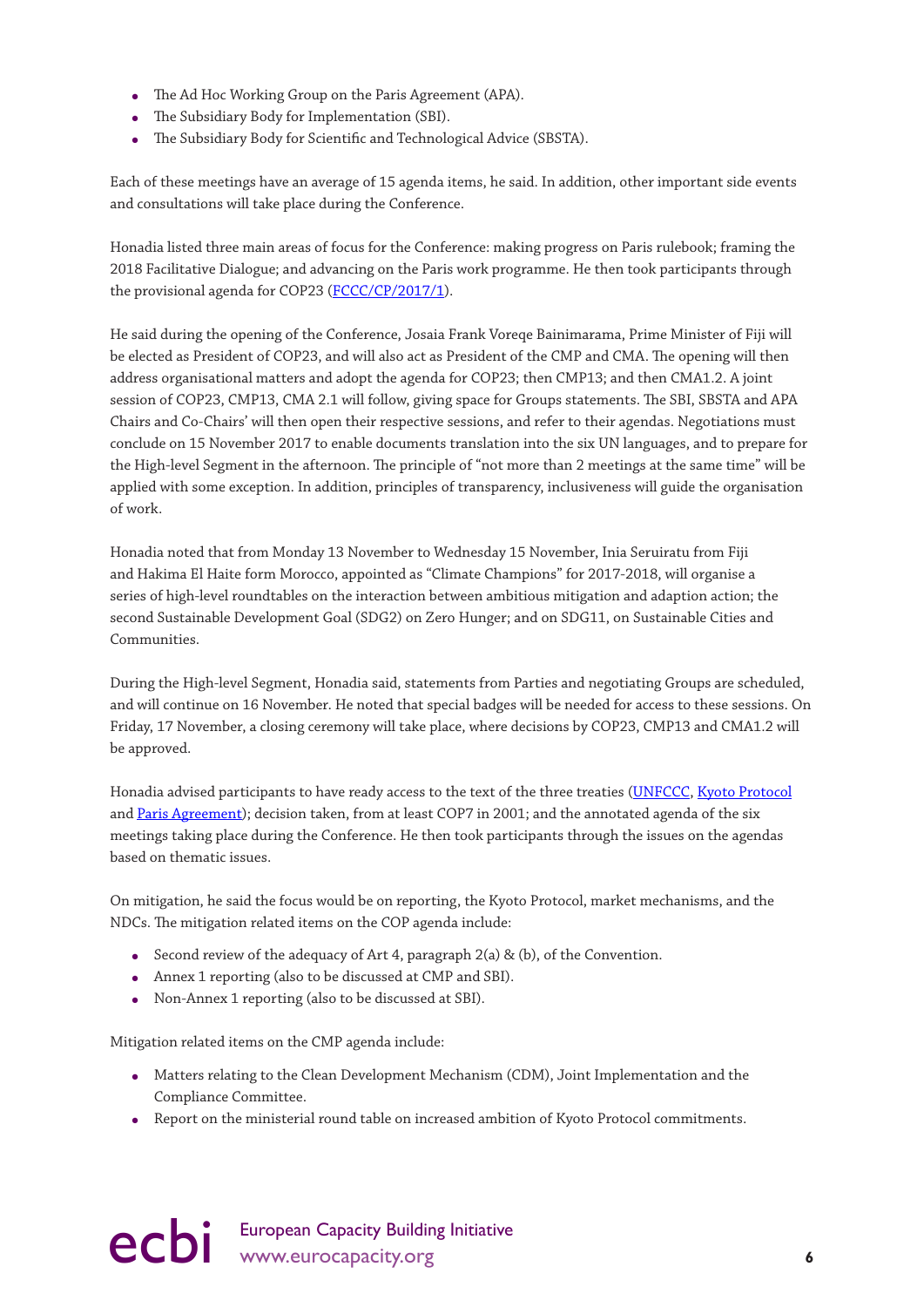The SBI will address the following mitigation related agendas:

- Common time frames for NDCs.
- Public registry (Paris Agreement Article 4.12).
- Matters relating to the mechanisms under the Kyoto Protocol.
- Mitigation actions in the forest sector.
- Response measures (also to be discussed at SBSTA).

The SBSTA will address:

- Research and systematic observation.
- Methodological issues under the Convention (common metrics, international aviation and maritime transport).
- APA, meanwhile, will address further guidance in relation to the mitigation section of decision 1/CP.21 on features, information and accounting of NDCs.

On adaptation, Honadia said COP23 will discuss the report of the Adaptation Committee; and matters related to the LDCs (also to be discussed by SBI). The SBI will also address the public registry under Article 7.12 of the Paris Agreement; and NAPs. SBSTA will address the Nairobi Work Programme, and issues relating to agriculture. APA, meanwhile, will address further guidance for the Adaptation Communications.

On loss and damage, Honadia said, COP23 will discuss the Warsaw International Mechanism (WIM) for Loss and Damage associated with Climate Change Impacts. Meanwhile, SBSTA and SBI will discuss the report of the WIM Executive Committee.

On finance, COP will discuss:

- Long-term climate finance.
- Matters relating to the Standing Committee on Finance (SCF).
- Report of the GCF and guidance to the GCF.
- Report of the GEF and guidance to the GEF.
- Sixth review of the Financial Mechanism.
- Process to identify the information to be provided by Parties in accordance with Article 9.5 of the Paris Agreement.

CMP13 will discuss the report of the Adaptation Fund and its third review.

SBSTA will discuss the modalities for the accounting of financial resources provided and mobilised through public interventions in accordance with Article 9.7 of Paris Agreement.

SBI will address the review of the functions of the SCF. COP and SBI will also address administrative, financial and institutional matters, including the UNFCCC budget.

On technology, Honadia said COP, SBSTA and SBI will address the joint annual report of the Technology Executive Committee (TEC) and the Climate Technology Centre and Network (CTCN). COP will address the review of the effective implementation of the CTCN. SBSTA will consider the technology framework under Article 10, paragraph 4, of the Paris Agreement. SBI will discuss the Poznan strategic programme on technology transfer.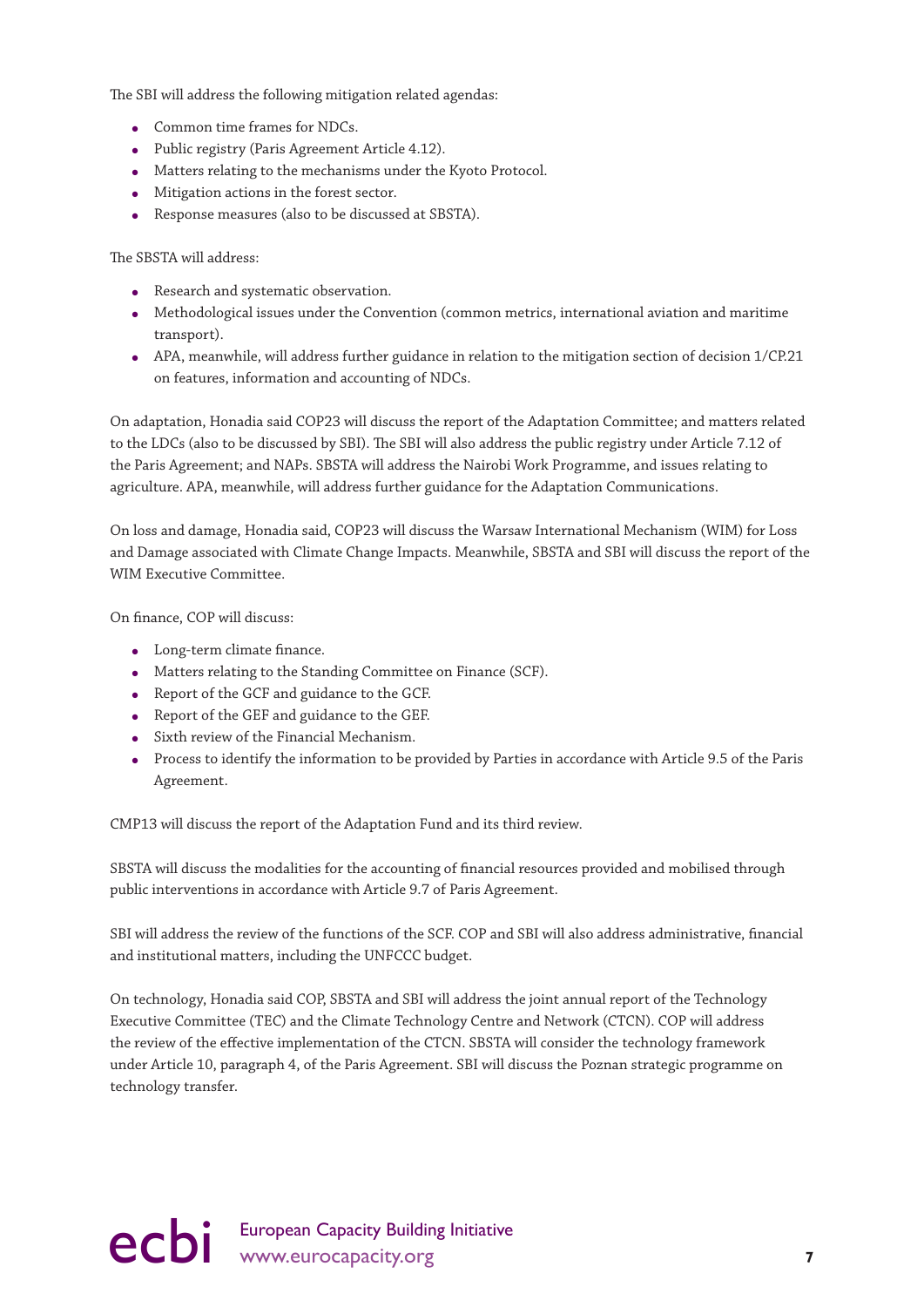<span id="page-9-0"></span>Capacity building under the UNFCCC, he said, will be addressed by COP and the SBI; while capacity building under the Kyoto Protocol will be addressed by CMP and SBI. In addition, SBI will also consider the annual technical progress report of the Paris Committee on Capacity Building (PCCB); ways of enhancing the implementation of training, public awareness, public participation and public access to information so as to enhance actions under the Paris Agreement; and a report on activities related to Action for Climate Empowerment.

Honadia then listed the elements of the Paris Work Programme that will be discussed:

- COP will consider preparations for the implementation of the Paris Agreement and CMA1.
- CMA will consider matters relating to the implementation of the Paris Agreement; and adoption of the report of the CMA.
- APA will consider the transparency framework; global stocktake; the committee to facilitate implementation and promote compliance; and further matters related to implementation of the Paris Agreement, including preparing for CMA1 and taking stock of progress made by the subsidiary and constituted bodies.

In addition, Honadia said, a number of process and crosscutting issues will be discussed, including:

- Gender and climate change, by COP and SBI.
- The local communities and indigenous peoples platform by SBSTA.
- Assessment of the technical examination processes on mitigation and adaptation, by COP.

Administrative, financial and institutional matters by COP, such as the audit report and financial statements for 2016; budget performance for the biennium 2016–2017; programme budget for the biennium 2018-2019; and decision-making in the UNFCCC process.

In response to APA1.3, the COP may wish to address the need for procedural clarity with regard to the draft decision for consideration and adoption at CMA 1 on the matter related to "*procedural steps for the modalities for the recognition of adaptation efforts of developing country*".

Finally, the Presidencies will continue consultations on the 2018 Facilitative Dialogue. Honadia also provided participants with a list of the co-facilitators of APA items; and the details of a global stocktake roundtable to be held on 5 November 2017, and a compliance roundtable to be held on 6 November 2017.

During the discussion that followed, a participant highlighted the usefulness of the [UNFCCC App](http://newsroom.unfccc.int/unfccc-newsroom/download-unfccc-negotiator-app/) in accessing information.

### **WHAT TO EXPECT ON GENDER AT COP23**

The session was led by Stella Gama, negotiator for Malawi. Gama started by asking participants how they define gender. Most of the responses associated gender with women; women and children; or with vulnerable communities. Gama noted that addressing gender inequality was about more than a focus on women – while it encompasses closing the gender inequality gap between men and women by empowering women, it should focus on educating both sexes on the importance of equality. A resource person noted the need to consider women not only as vulnerable to climate change, but also as agents of change with a critical contribution to addressing climate change and development challenges.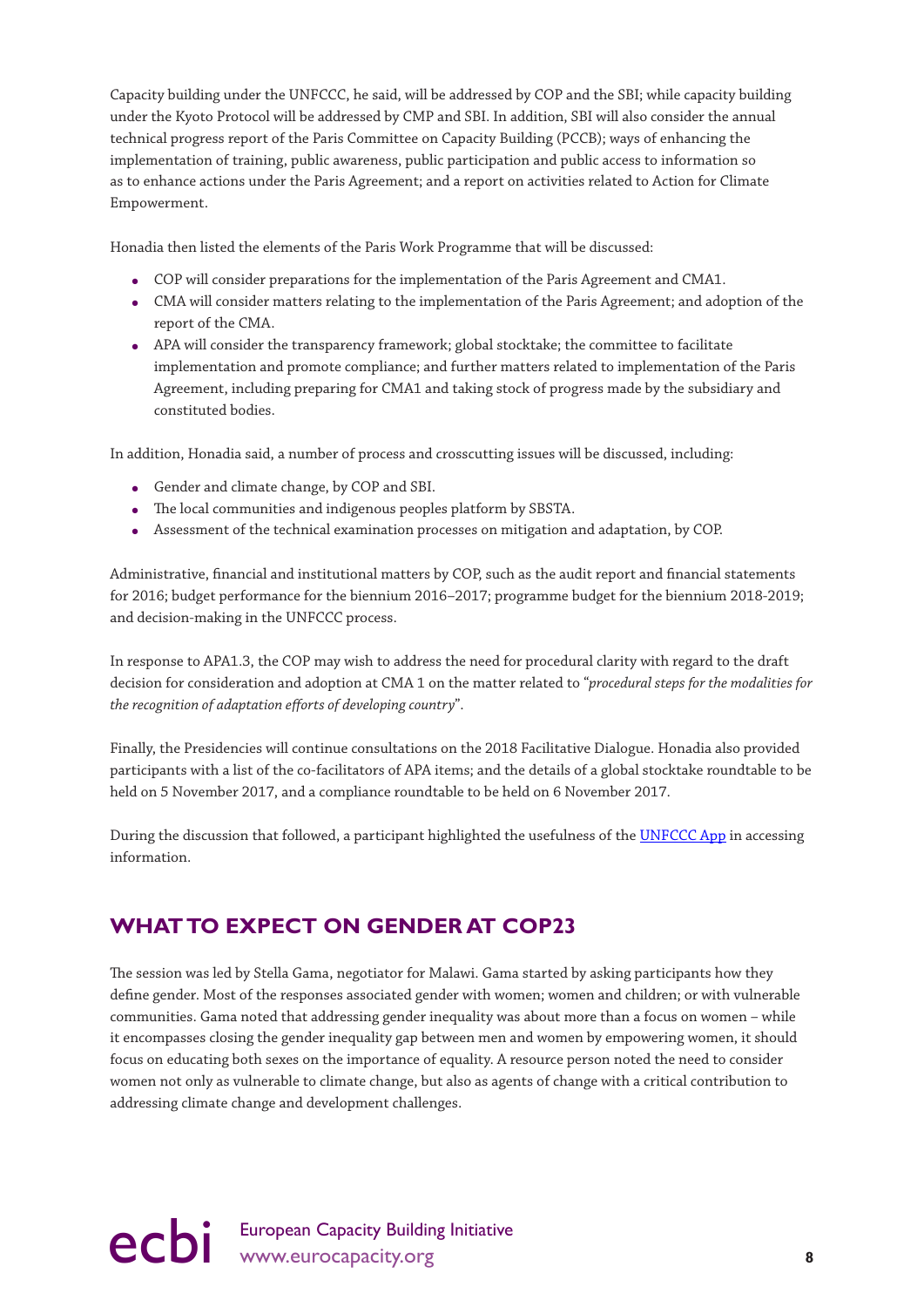Gama then took participants through the key gender-related decisions taken under the UNFCCC, and the numbers related to women's participation in the different bodies under the Convention (see **Figure 1** and **Table 1**).

#### **Figure 1: Gender-related decisions taken by COP**



#### Further information on these decisions can be found in the ecbi [Pocket Guide to Gender Equality Under the](http://www.eurocapacity.org/downloads/Final-Gender.pdf)  [UNFCCC.](http://www.eurocapacity.org/downloads/Final-Gender.pdf)

Gama then described ongoing efforts to under the negotiations to develop a gender action plan. She noted that the action plan aims to translate existing gender-related mandates, decisions and efforts into concrete actions, and will include the following five clusters:

- 1. Capacity building, knowledge sharing and communication (systematic integration of gender perspectives; and enhanced knowledge, understanding and expertise).
- 2. Gender balance, participation and women's leadership (equal, meaningful participation of women is achieved and sustained; and climate decision making benefits all stakeholders).
- 3. Coherence within UNFCCC and other UN agencies.
- 4. Gender responsive implementation and means of implementation (improved social and gender assessments on adverse risks and barriers; improved integration of national gender-mechanisms; identify, finance, transfer, scale-up appropriate climate technologies, increase provision of sustained gender-responsive climate finance).
- 5. Monitoring and reporting

Listing issues for COP23 and beyond, she said governance, implementation and financing arrangements, and a time frame for the gender action plan will have to be agreed. She highlighted embedding the action plan in the Paris Work Programme, understanding the challenges; ensuring access to climate finance; and designing gender responsive projects with appropriate indicators.

ecbi European Capacity Building Initiative<br>
9<br>
9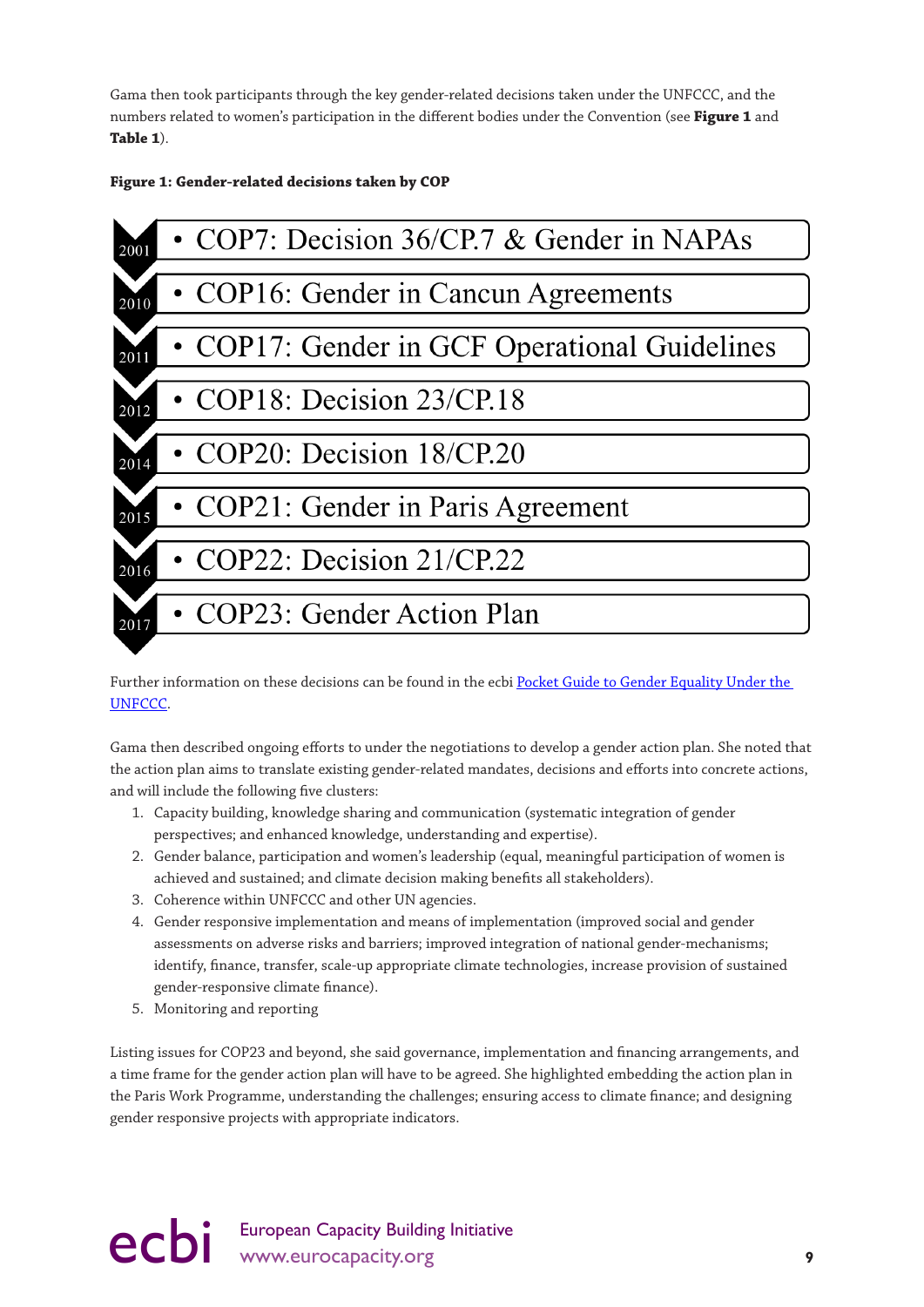<span id="page-11-0"></span>

| Table I: Participation of women in key UNFCCC bodies                                                                       |                   |                   |                   |  |  |  |  |  |
|----------------------------------------------------------------------------------------------------------------------------|-------------------|-------------------|-------------------|--|--|--|--|--|
| <b>Body</b>                                                                                                                | <b>June 2013</b>  | October 2014      | September 2015    |  |  |  |  |  |
| Clean Development Mechanism Board                                                                                          | 20                | 20                | $\overline{10}$   |  |  |  |  |  |
| Joint Implementation                                                                                                       | 40                | 40                | 40                |  |  |  |  |  |
| <b>Compliance Committee</b>                                                                                                | $\mathbf{H}$      | 40                | 40                |  |  |  |  |  |
| <b>LDC Expert Group</b>                                                                                                    | 15                | 15                | 15                |  |  |  |  |  |
| Consultative Group of Experts on National Communications                                                                   | 52                | 43                | 33                |  |  |  |  |  |
| Adaptation Fund Board                                                                                                      | 31                | 31                | 28                |  |  |  |  |  |
| <b>Technology Executive Committee</b>                                                                                      | $\mathbf{H}$      | 15                | 25                |  |  |  |  |  |
| Standing Committee on Finance                                                                                              | 25                | 35                | 35                |  |  |  |  |  |
| Climate Technology Centre and Network Board                                                                                | $\overline{13}$   | 13                | 6                 |  |  |  |  |  |
| Executive Committee of the Warsaw Mechanism on Loss and Damage                                                             |                   | 30                | 35                |  |  |  |  |  |
| Conference of the Parties / Conference of the Parties serving as the meeting<br>of the Parties to the Kyoto Protocol (CMP) | 36                | 27                | 27                |  |  |  |  |  |
| Subsidiary Bodies                                                                                                          | 33                | 33                | 33                |  |  |  |  |  |
| Delegations                                                                                                                | 29%<br>(at COP18) | 36%<br>(at COPI9) | 36%<br>(at COPI9) |  |  |  |  |  |

In the discussion that followed, a participant asked how cultural and religious barriers to addressing gender issues could be overcome. Gama responded that sensitisation and capacity building of decision makers and men is a necessary first step.

In closing, Gama said the gender action plan should focus on building the capacity of both men and women. For women, the focus should be on empowering them to participate in leadership roles and become leaders. For men, the focus should be on awareness to understand the linkages between gender and climate change, and how gender can be integrated into different processes such as NAPs and NDCs.

# **WHAT TO EXPECT ON CLIMATE FINANCE AT COP23**

Müller presented on finance. Noting that he did not expect much progress on the key issues of finance at COP23, he started his presentation by addressing on two issues on the agenda of COP (long-term climate finance, matters relating to the SCF); and one issue on the SBI agenda (review of the functions of the SCF).

Müller noted that when the SCF was established in Cancun, one of the functions that it was supposed to carry out was to assist the COP in the mobilisation of financial resources. However, there has been no progress on this issue, because it is seen as too sensitive by some countries.

Also, at the Paris Conference, a paragraph proposing a process for the consideration of new sources of finance beyond existing bilateral and multilateral sources had been dropped, not because of opposition, but because of a lack of champions. Subsequent efforts to get the SCF to adopt a work plan on alternative and innovative sources of finance had also not materialised. Despite this, Müller said, the issue of identifying complementary sources was urgent, as public sources were unlikely to provide the scale of finance needed to deal with climate change. He noted that the LDC Group had put forward a proposal for an International Air Passenger Adaptation Levy (IAPAL) in the past.

Müller said COP23 will also discuss the "*Process to identify the information to be provided by Parties in accordance with Article 9, paragraph 5, of the Paris Agreement"*. According to Article 9.5, developed country Parties "*shall*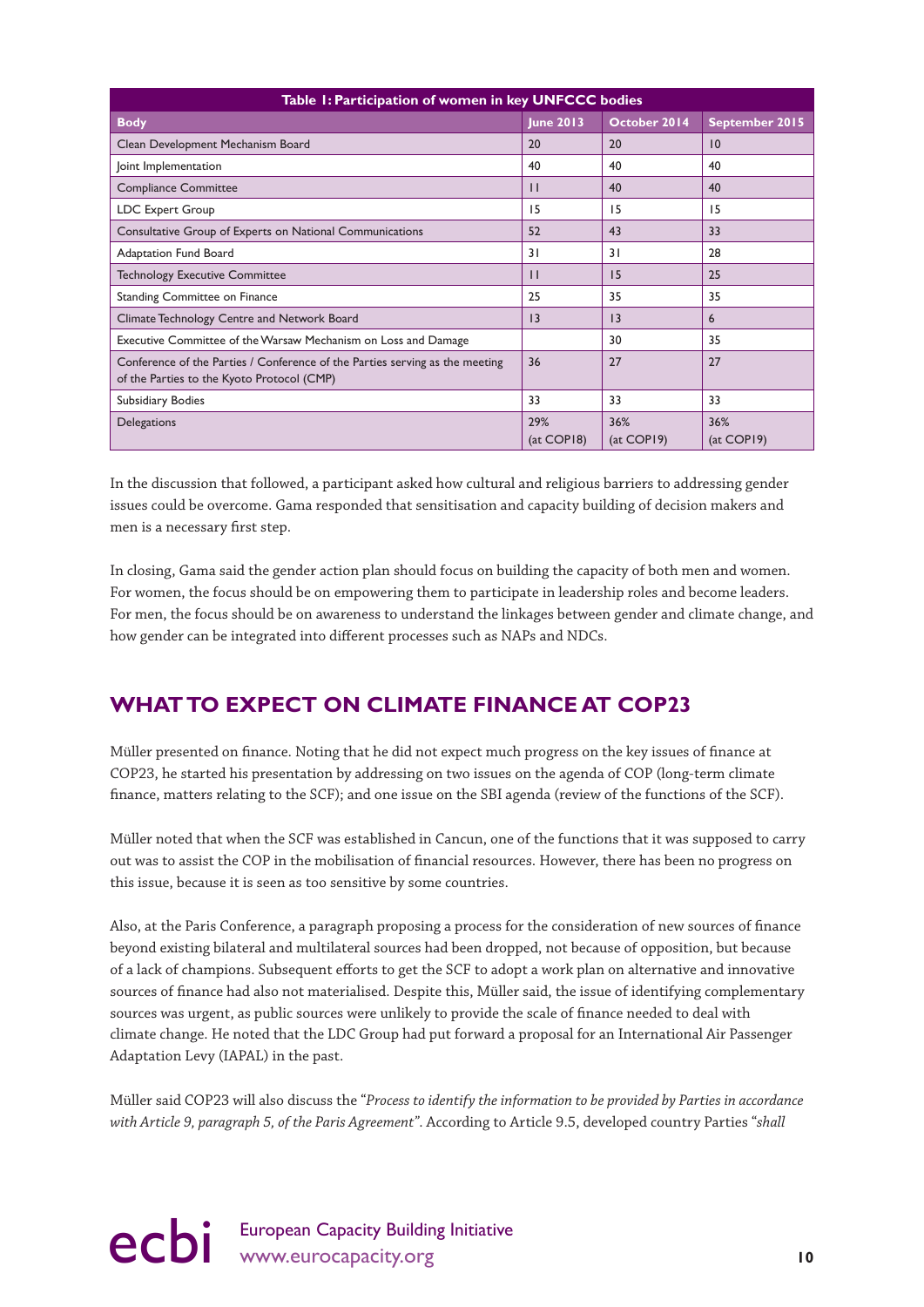*biennially communicate indicative quantitative and qualitative information related to paragraphs 1 and 3 of this Article, as applicable, including, as available, projected levels of public financial resources to be provided to developing country Parties. Other Parties providing resources are encouraged to communicate biennially such information on a voluntary basi*s."

CMP, meanwhile, will discuss the third review of the Adaptation Fund. In this regard, he pointed to a [technical](http://unfccc.int/resource/docs/2017/tp/06.pdf)  [paper by the Secretariat](http://unfccc.int/resource/docs/2017/tp/06.pdf), reviewing the Adaptation Fund, and concluding that the Adaptation Fund has a number of comparative advantages, playing an important role in the evolving climate finance and adaptation landscape. Among other things, the Fund is credited for mobilising finance from innovative sources; pioneering the direct access modality; the speed of its approval process; its strategic engagement at the subnational level; and the efficiency of its institutional arrangements.

He said APA will discuss the modalities for biennially communicating finance information on the provision of public financial resources to developing countries in accordance with Article 9, paragraph 5, of the Paris Agreement; CMA guidance to GEF, GCF, LDCF, and SCCF; and setting a new collective quantified goal on finance in accordance with decision 1/CP.21, paragraph 53. Müller said he himself did not think long-term goals on finance were useful, as in the past they have been a recipe for "mutually assured unhappiness" in the absence of mutually agreed rules on how to count contributions towards the goals.

Müller noted a deep divide over whether the Adaptation Fund will serve the Paris Agreement. He said the Paris outcome recognised that the "*Adaptation Fund may serve the Agreement, subject to relevant decisions by the* [CMP and CMA]"; and "*Invites the* [CMP] *to consider the issue referred to in paragraph 60 above and make a recommendation to the* [CMA.1]". The issue was confrontational in Marrakech, but it was decided that the Adaptation Fund should serve the Paris Agreement, following decisions by the CMA and CMP that address the governance and institutional arrangements, safeguards and operating modalities of the Fund.

In subsequent discussions, he said the co-facilitators of the discussion had complied the following options identified by Parties in this regard:

- Adaptation Fund is under the authority and guidance of, and is accountable to the CMP and serves the Paris Agreement.
- Adaptation Fund is under the authority and guidance of, and is accountable to the CMA and serves the Paris Agreement.
- Adaptation Fund is under the authority and guidance of, and is accountable to both the CMP as well as the CMA … and serves the Paris Agreement.
- Adaptation Fund is under the authority and guidance of, and is accountable to the COP and serves the Paris Agreement.

On the governance and institutional arrangements, the options include the following:

- Authority under which the Adaptation Fund operates.
- Reporting of the Adaptation Fund Board to which governing body/bodies.
- Guidance to the Adaptation Fund Board from CMA/CMP/COP.
- Role of SCF in providing guidance.

On the operating modalities, issues relate to:

- Role/niche of the Adaptation Fund.
- Sources of funding to the Adaptation Fund.
- Linkages with other bodies and institutions.

ecbi European Capacity Building Initiative www.eurocapacity.org **11**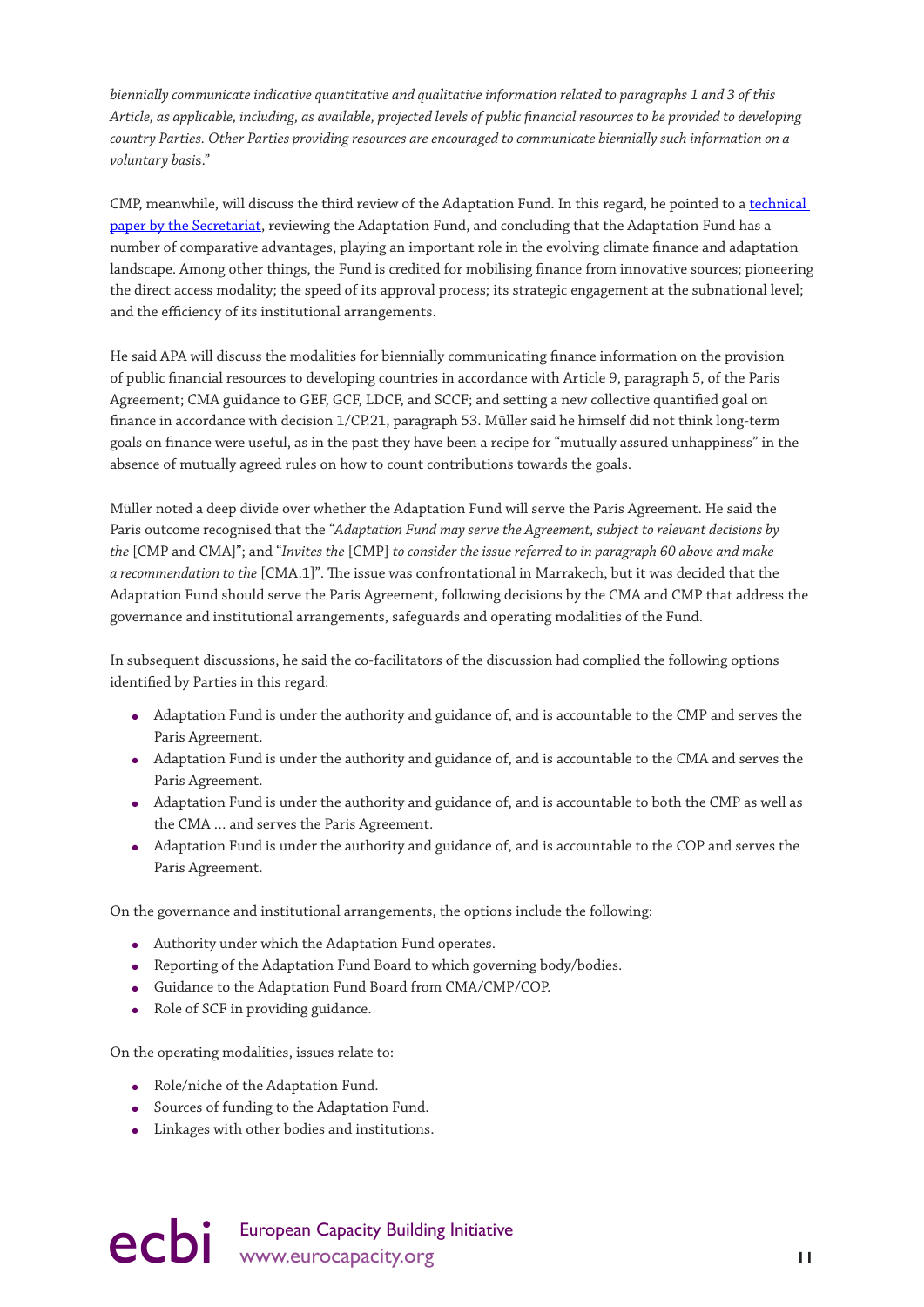Müller noted that the Adaptation Fund Board has a majority developing country members, and some developed countries are not happy with that arrangement. Moreover, the source of funding (a share of proceeds from the Clean Development Mechanism) have dried up, and the Fund now relies on bilateral contributions – that too from mainly one contributor. Voluntary contributions are not a sustainable solution, Müller noted. The new market mechanisms established under the Paris Agreement are also unlikely to generate the funding necessary, as not a lot of trade was expected, even if the share of proceeds agreed for those mechanisms in the Paris Agreement are earmarked for the Adaptation Fund.

Müller said bringing the Adaptation Fund under the Paris Agreement is essential only in the unlikely event that the Kyoto Protocol is dissolved, and there is no longer a CMP to oversee the Fund. Having the Fund serve the Paris Agreement is, however, not enough to ensure that it gets funding, or its survival.

In this regard, Müller highlighted the "Trump gap" in climate finance, cause by the US decision to withdraw from the Paris Agreement. He said the US has only paid a third of its overall pledge of US\$ 3 billion to the GCF, and the rest is unlikely to materialise. This will mean that other donors will feel obliged to make up this gap – by diverting funds from other sources, particularly from LDCF and Adaptation Fund.

He noted that the calls to rationalise the financial architecture under the Convention could eventually endanger the future of the Adaptation Fund (and other smaller funds such as the LDCF and SCCF), as contributing countries seek to reduce administrative costs. There is, however, a different way to reduce these costs – by rationalising funding streams. He proposed that the GCF could serve as a "wholesale" fund, "outsourcing" to the Adaptation Fund, which could play an important role as a "retail" specialist window for smaller scale adaptation activities.

The Adaptation Fund could get accredited to the GCF, and seek programmatic funding, Müller said. The GCF will then approve a framework proposal from the Adaptation Fund under programmatic access, but the specific activities will be managed by the Adaptation Fund Board. The LDCF and SCCF, meanwhile, could be replenished as part of the overall GEF replenishment. Müller said this would be more cost-effective that having hundreds of people administering GCF from Songdo.

He noted progress towards this option at the latest Adaptation Fund Board meeting in October 2017, where the Board decided to initiate the process of accreditation with the GCF. He said this decision change the dynamics of the discussion, making the issue of whether the Fund should or shall serve the Paris Agreement less relevant. However, he said, he had spoken to developed country negotiators to convince them that it will be better to resolve this issue of the relationship between the Adaptation Fund and the Paris Agreement, rather holding on to it as a bargaining chip, in the interests of fostering trust in the overall process. He expressed hope that the issue would be resolved at COP23.

Müller further elaborated on efforts to secure funds for the LDCF from sub-national entities. He informed participants about a bill being introduced in Massachusetts, to enable taxpayers to contribute their tax refunds to the LDCF. He concluded by saying that to increase the amount of funding available for climate change, innovative sources will be essential. Implementing the IAPAL proposal, which the LDCs had submitted in the past, for instance, could raise US\$ 8-10 billion annually – compared to the US\$ 600 million currently available.

In the discussion that followed, participants discussed the importance of having the discussion on the "share of proceeds" from the Article 6 mechanisms under finance, rather than market mechanisms; how countries with comparative disadvantages can access climate finance; getting National Implementing Entities (NIEs) that do not have a conflict of interest accredited to the GCF, to access the Enhanced Direct Access modality; and how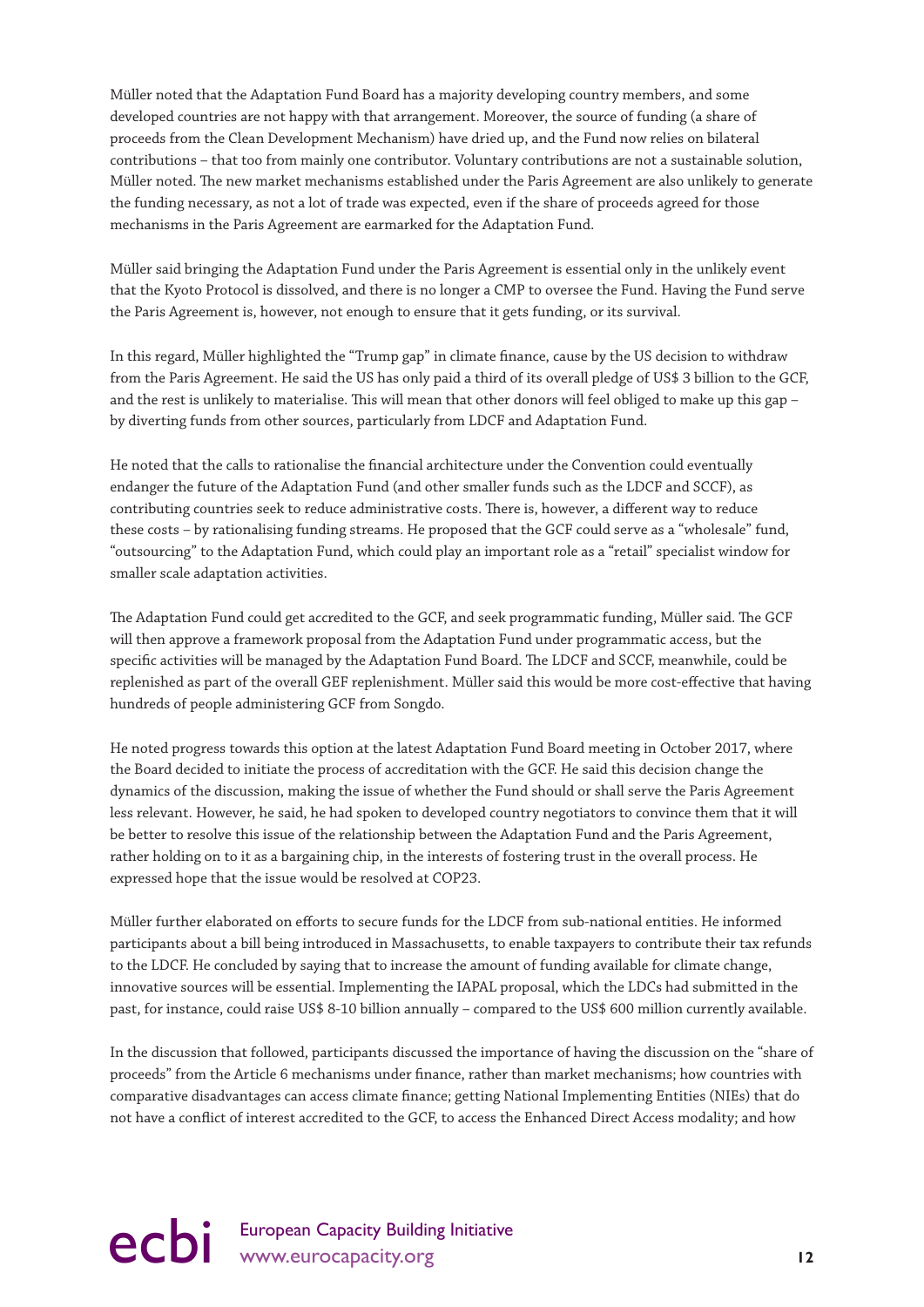<span id="page-14-0"></span>to access the funds allocated by the GCF to each developing country, to strengthen the capacities of National Designated Authorities and potential NIEs.

### **NEGOTIATING EFFECTIVELY AND MOCK NEGOTIATING SESSION**

During this session, Ian Fry, Ambassador for Climate Change and Environment, Tuvalu, presented an overview of the negotiation process; engaged participants in word games and a negotiation exercise; and gave them tips on how to be a negotiator.

Presenting an overview of the negotiations, Fry said voting is extremely rare in negotiations on international environment agreements. Most decisions are taken by consensus – everything has to be agreed upon by everybody. It can therefore be a challenge to get everybody on board. However, consensus does not mean that everybody has to agree. If the Chair decides that most Parties are on board, s/he may decide to gavel a decision. There is an element of imbalance therefore, especially because the objections of larger countries are likely to get more attention than those of small countries. Also, there is the danger that decisions that are taken without everyone on board can fall apart later.

He said a treaty is interpreted and implemented by decisions of the COP – and this is what the negotiations on the rulebook of the Paris Agreement are about. While COP decisions do not have the same legal status as treaties, as they do not go through parliamentary process at the national level and are not strictly legally binding, they are generally treated as being legally binding.

Giving an example of what COP decisions looks like, Fry cited the decision on loss and damage in 1/CP.21. He said the US did not want loss and damage provisions under Article 8 of the Paris Agreement to provide a basis for liability or compensation, while developing countries fought hard to avoid such an exclusionary clause in the treaty. In the end, paragraph 52 under the Paris decisions was agreed, stating that Article 8 does not involve or provide a basis for liability or compensation. This downgraded the political significance of the sentence.

Fry then provided a step-wise explanation of how a COP decision was reached. He said the process starts with informal processes even before a COP begins. Informal meetings such as the Pre-COP held in Nadi, Fiji before COP23 take place, to help iron out issues. Then regional groups meet to work through group positions. Hence LDC, AOSIS Africa Group, G77 and China, EU and Umbrella Group took place before COP23.

Fry noted that the COP plenaries are the only time that simultaneous translation takes place in the six UN languages (English, French, Arabic, Spanish, Chinese and Russian). A plenary is the main meeting of the COP, where everyone sits in the room and agrees on formal procedures. Once a plenary takes place at the start of a COP, the workload is divided into working groups – such as the Ad-hoc Working Group on the Durban Platform for Enhanced Action, or the APA.

If working groups cannot resolve issues, they may be broken into contact groups, where real text negotiations begin. Contact groups are small circle rooms without spaces assigned for countries –negotiators have to find their country's name plate, and find a seat at the table. These are generally open to observers. Text may be projected onto a screen to facilitate the negotiations, but in English only. This is a disadvantage for countries where English in not a first language, Fry noted, saying playing with words is part of the game. He also noted that no more than two contact group meetings can take place at one time, to accommodate smaller delegations.

ecbi European Capacity Building Initiative<br>
13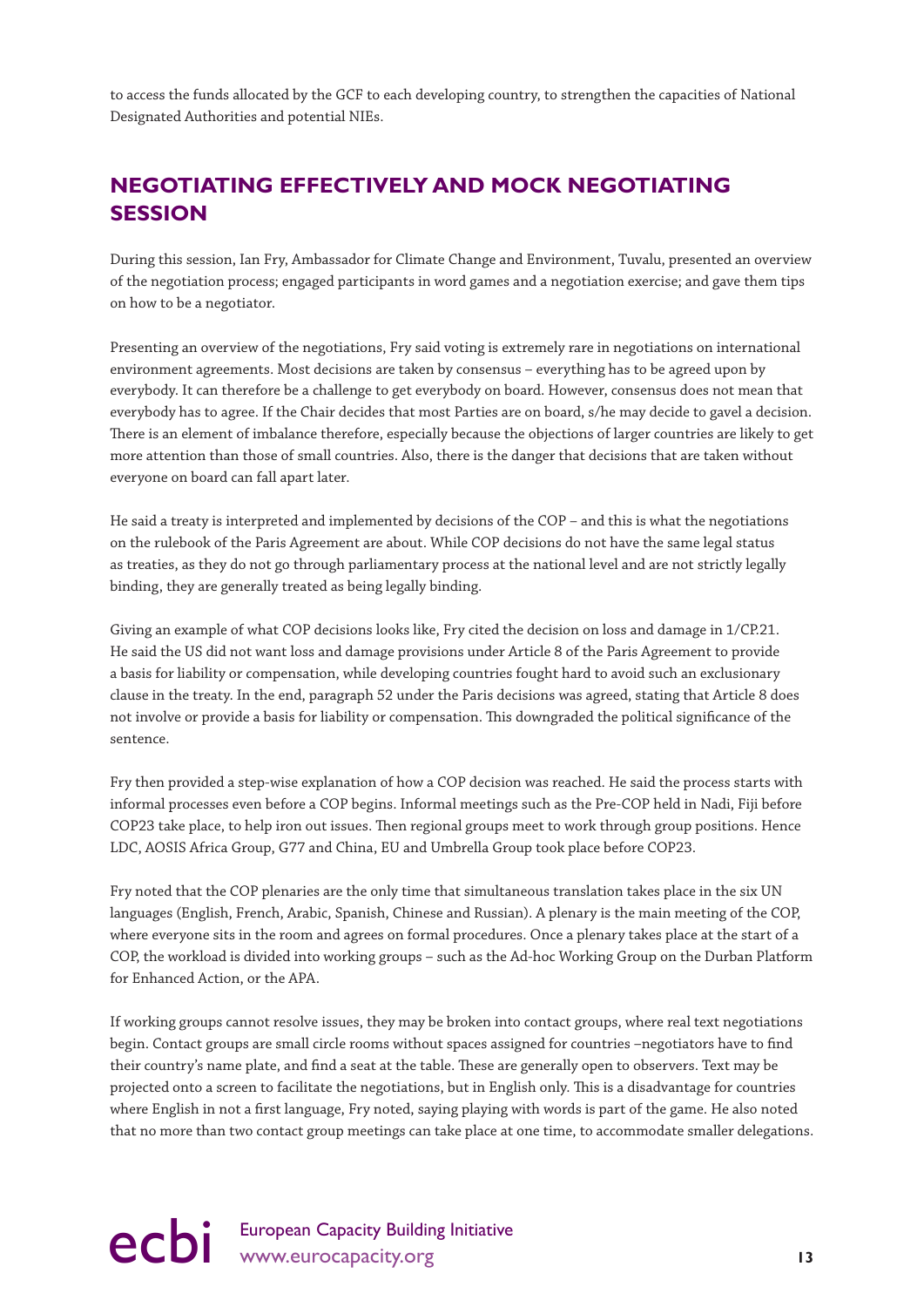During negotiations in working groups or contact groups, Fry said, informal groups may be established. These are usually closed meetings and not open to observers. Moreover, notices of informal meetings do not appear on the Daily Programme – negotiators have to keep track of informal meetings on the subjects that they follow. Moreover, several informal meetings may take place at the same time, stretching the capacity of small delegations.

Fry also highlighted the importance of informal bilateral meetings between negotiators in the corridors, to exchange views, find out more about the positions of other countries and groups, and try to find a resolution.

If negotiations prove difficult, Fry said, the Chair/s could invite a few prominent negotiators to meet as "friends of the Chair", to resolve differences. In recent years, Fry noted also that last minute "huddles" have taken place to come to agreement on sticky issues, as happened in Durban, when India noted dissent in the final plenary.

A COP decision could therefore evolve through a complicated process that involves an informal meeting, regional groups, COP plenary, working group, contact group, informal corridor discussions, friends of the Chair, and back again to informal groups, contact groups, working groups and COP plenary (with last minute huddles).

Describing the importance of words in the decisions, Fry said COP decisions create actions and obligations on Parties – while some Parties may support these actions and obligations, other may try to avoid them. The latter may then suggest textual changes that change the meaning or the level of obligation. Fry gave a number of examples of words that could dilute the level of an obligation – such as replacing the verbs at the start of a decision (replacing "*agrees*" with "*invites*", for instance).

He listed a number of "slippery negotiating words" that change the meaning of a sentence – including: *as appropriate, if necessary*; *may, should, shall; amongst them; consider*; *extent feasible, including, in particular, inter alia, notwithstanding*; *promote*; *subject to*; *urges, invites*; *where sufficient information is available*; *based on sound science*; *with a view to*; *in accordance with international law, subject to national legislation* etc.

He pointed to the subtle differences in the meaning of words – for instance, "*may*" signifies an optional requirement at the discretion of a Party. "*Should*" is an obligation, but still not compulsory. "*Shall*" is a compulsory requirement, same as "*must*". "*Consider*" suggests that Parties will think about the issue further and not necessarily make a decision. Parties may fall back on simply agreeing to organise a workshop when an agreement on an action cannot be made, often as a delay mechanism. "*Towards*" is another word for diluting an action, signifying that Parties will work towards something, without necessarily ever getting there.

Fry also gave a number of examples from the climate negotiations where words had been used to delay or dilute commitments. Participants then engaged in a short exercise in negotiating words within a COP decision.

Fry ended his presentation with 18 negotiating tips for the negotiators, advising them to:

- Invest time in the knowing the issues you are dealing with.
- Hear what others have to say, particular what they want.
- Know the views of your negotiating partners.
- Demonstrate respect for your negotiating partners.
- Show patience.
- Show polite assertiveness.
- Gain the support of others.

# ecbi European Capacity Building Initiative<br>
14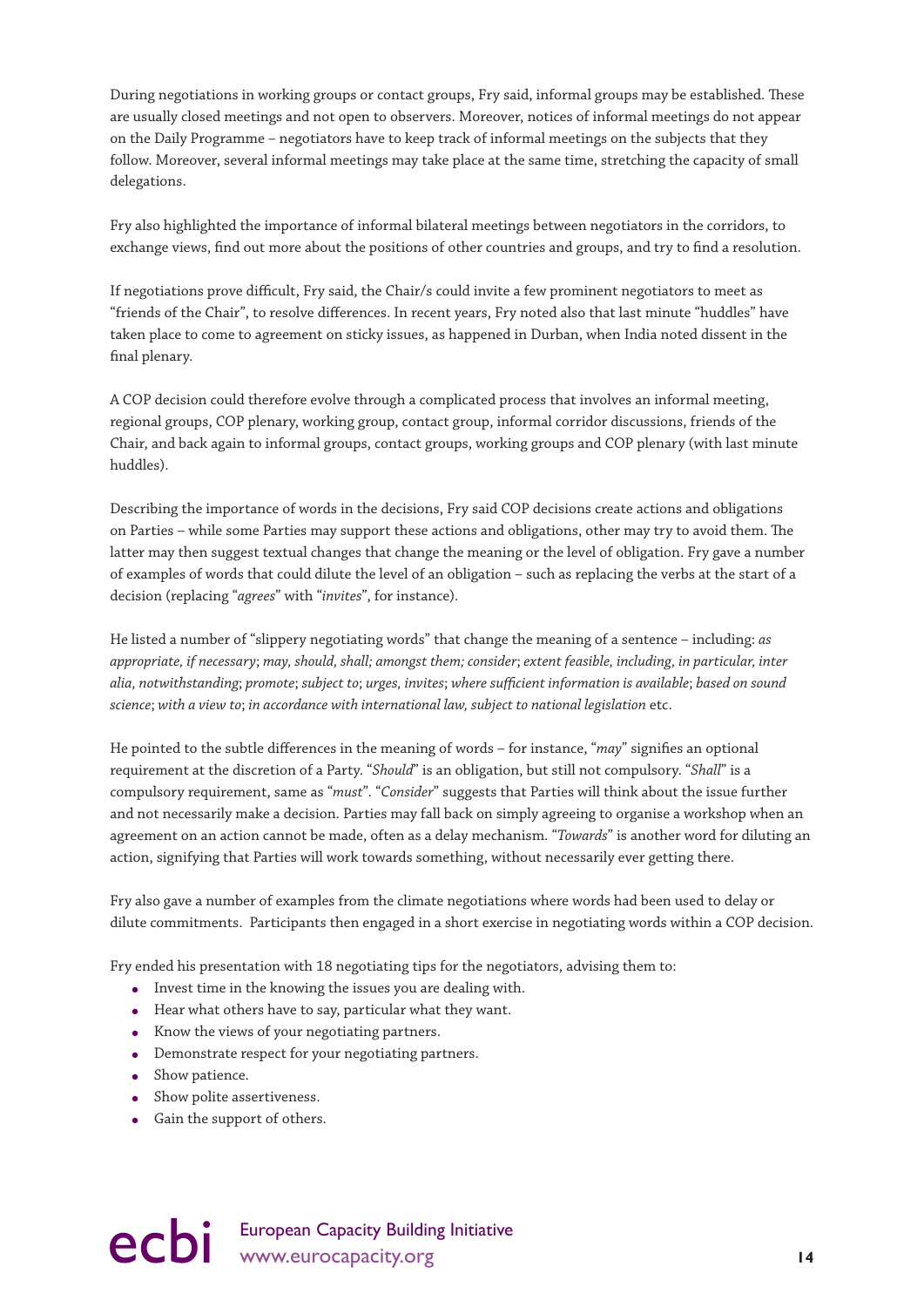- <span id="page-16-0"></span> $\bullet$  Be inclusive.
- Use language sensitively.
- Understand negotiating language.
- Watch out for tricks.
- Find common ground.
- Accentuate the positive.
- Handle pressure.
- Know when to trade.
- Lock-in agreements.
- Don't give in early.
- Ensure continuity.

In the ensuing discussion, participants asked whether Parties can complain if a decision is reached without their participation. Fry replied that a Party always reserves the right to disagree. Participants also discussed how to deal with situations where a country may not agree with a Group position. On a question on whether the outcomes of a Pre-COP are binding, Fry said the Pre-COP is a place for brokering outcomes without taking any binding decisions – nothing can be formally agreed at these informal meetings.

### **TRANSPARENCY FRAMEWORK AT COP23**

The final session on the transparency framework under the Paris Agreement was kicked off with a presentation by Abeysinghe.

Abeysinghe noted that the transparency framework is part of the bigger picture around the "rule set" of the Paris Agreement, which is about how to implement the Paris Agreement. There are a number of provisions that relate to this rule set, including for instance the NDC guidelines and features under Articles 4, 7 and 9; Article 13 which is about reporting actions taken at national level and reviewing those actions; Article 14, which is about the global stocktake; and Article 15 on facilitating compliance. These elements are all related – Parties are expected to first submit their NDCs; then report on their implementation; review the NDCs; ensure compliance on individual responsibilities and undertake a overall global stocktake which should once again lead to the submission of more ambitious NDCs.

The precise elements of the transparency framework are dealt with under Article 13, said Abeysinghe. Article 13.1 states: "*In order to build mutual trust and confidence and to promote effective implementation, an enhanced transparency framework for action and support, with built-in flexibility which takes into account Parties' different capacities and builds upon collective experience is hereby established*".

 Article 13.5 sets out the purpose of the framework for transparency of action: "*…to provide clarity on support provided and received by relevant individual Parties in the context of climate change actions under Articles 4, 7, 9, 10 and 11, and, to the extent possible, to provide a full overview of aggregate financial support provided, to inform the global stocktake under Article 14*".

The transparency framework includes two key elements, Abeysinghe said: reporting, and review of those reports.

She summarised the reports that could provide the transparency framework the information that it needs (see **Figure 2**), saying reports on National Inventories; NDC implementation; and support provided by developed

ecbi European Capacity Building Initiative<br> **15** www.eurocapacity.org **15**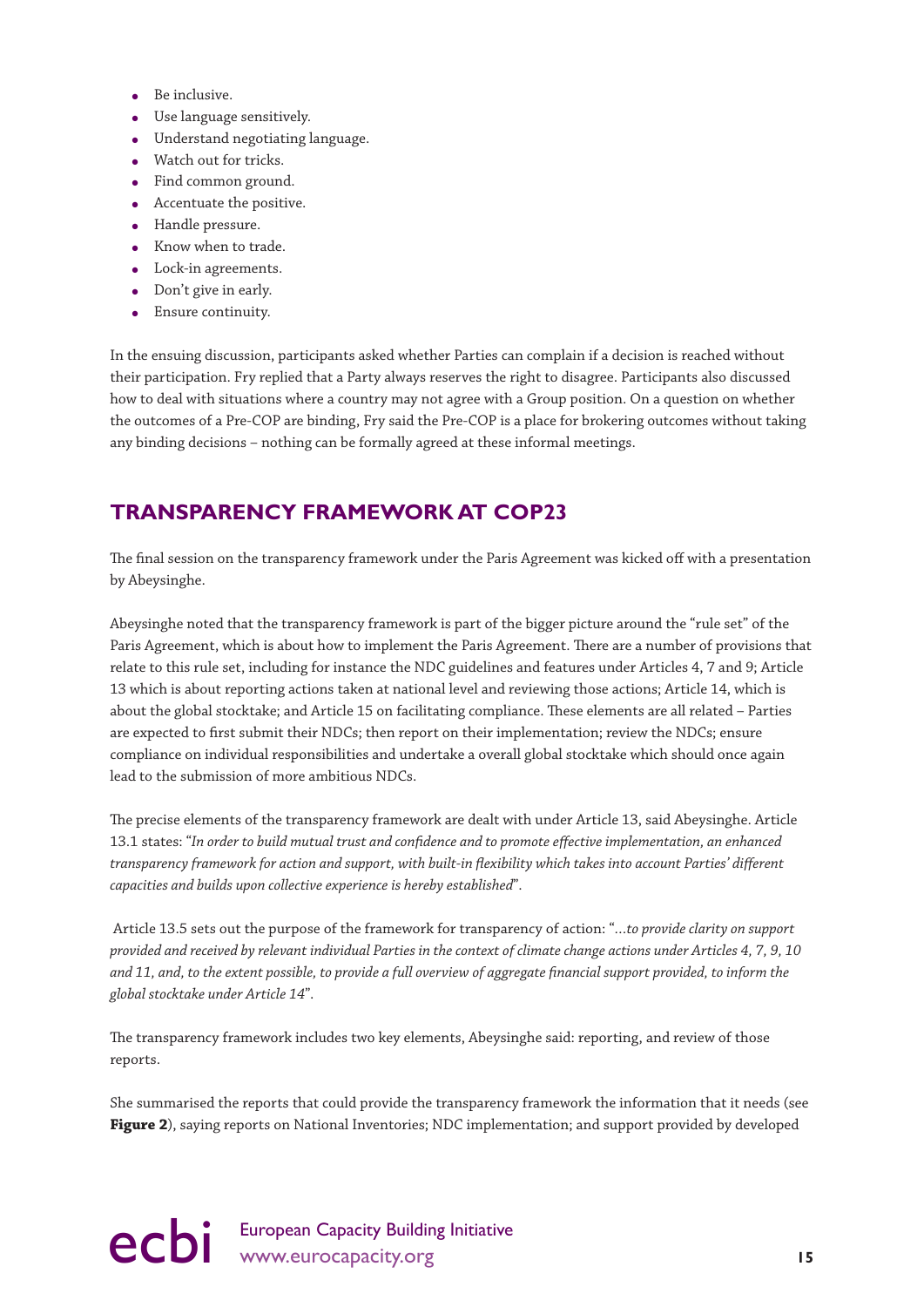countries are mandatory, although LDCs have flexibility on when to report, and what information to include. Optional reports include reports from other Parties providing support; reports on support needed and received; and reports on climate change impacts and adaptation.

Abeysinghe said the review process has two key elements: technical expert reviews (TER) and facilitative multilateral consultation processes.

The Paris Agreement states that all Parties will undergo a TER of greenhouse gas inventories and information on progress towards NDCs. Developed countries shall also undergo a TER of information on support provided. While TERs have been held in the past and the process is not new, the current discussions revolve around whether they should be carried out for individual country or groups; whether they should be in-country or desk-based etc.

All Parties to the Paris Agreement must also undergo a multilateral, facilitative consideration of progress with respect to efforts under Article 9 and its respective implementation and achievement of NDCs. This process has also been done before under the UNFCCC.

Abeysinghe said the APA is currently developing recommendations for the modalities, procedures and guidelines (MPGs) for the transparency framework for action and support. While the Paris outcome indicates that these should be completed by 2018, she said, some countries are of the opinion that this is not a mandatory deadline.

#### *Figure 2: Reporting requirements for the transparency framework*



# ecbi European Capacity Building Initiative<br> **16** www.eurocapacity.org **16**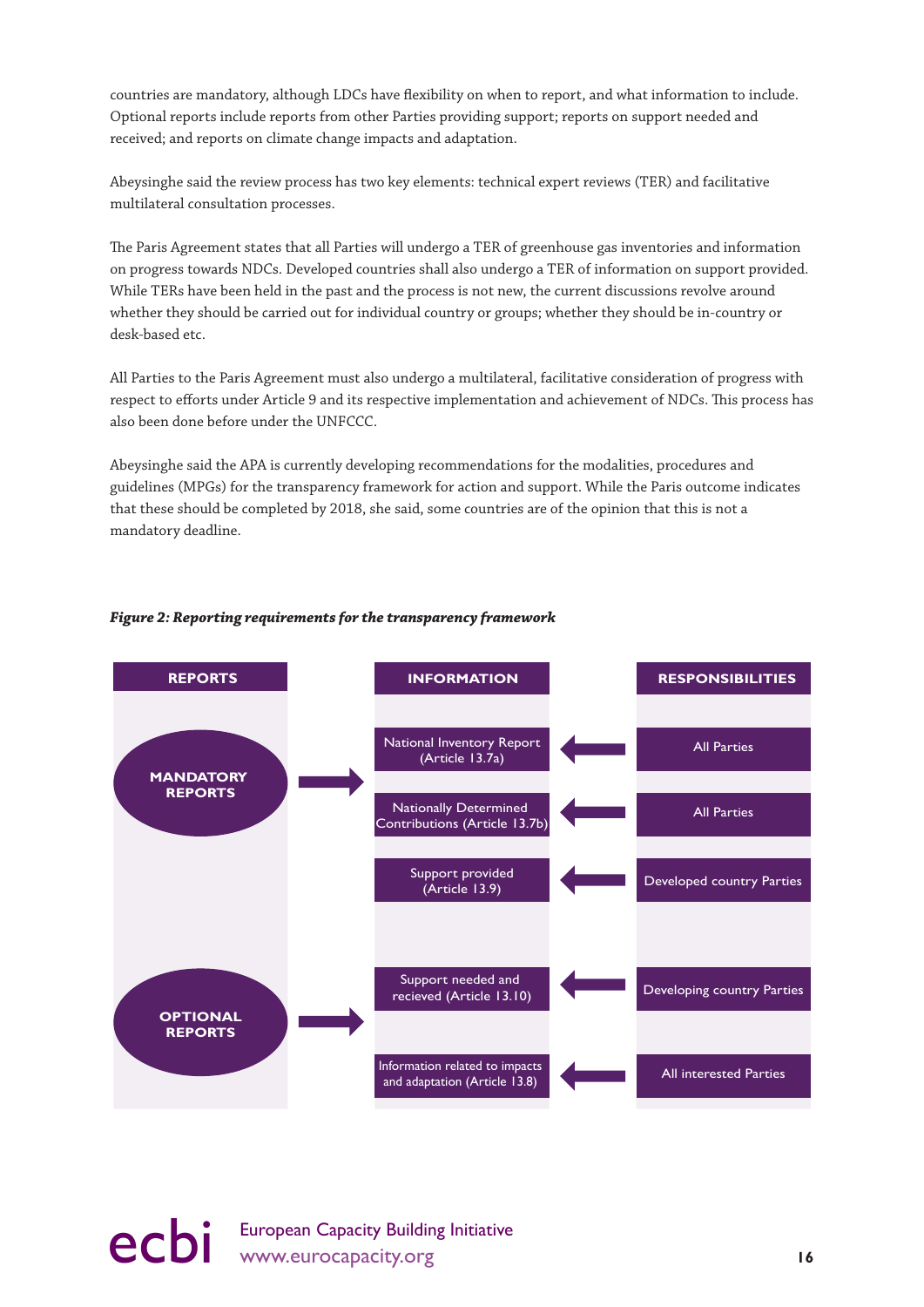She then described the Capacity Building Initiative for Transparency (CBIT) that was established in Paris, saying CBIT aims to strengthen the institutional and technical capacities of developing countries to meet the enhanced transparency requirements of the Paris Agreement. The CBIT is being implemented by the GEF, with some funding already available, and all developing country Parties have access to funds from the CBIT upon request. Eligible activities are delineated in the CBIT Programming Directions document, which states that activities should aim to:

- strengthen national institutions for transparency-related activities in line with national priorities;
- provide relevant tools, training and assistance for meeting the provisions stipulated in Article 13 of the Paris Agreement; and
- assist in the improvement of transparency over time.

Additional elements are also eligible for support at the regional and global level.

Summarising the latest state of play in the negotiations for the transparency framework, Abeysinghe said countries and groups had already submitted two rounds of submissions (the LDC Group has submitted two). Two technical workshops are scheduled to take place in advance of COP23. The APA is also continuing its deliberations.

She listed discussions on how to take the discussions on the transparency framework forward in 2018 as a priority for at COP23, along with further clarity on the MPGs, particularly on:

- The minimum level of information required.
- How to reflect national circumstances and capabilities of Parties.
- How to address issues related to measuring adaptation efforts and how to link discussions on adaptation communications and those on reporting and review.
- How to distinguish between support provided and support mobilised.
- How to ensure effective representation of developing countries in the review process.
- How to address capacity to access support from CBIT.

She noted that while flexibility has been provided for LDCs and small island developing States (SIDS), it will be important to include information from these countries as well, to get an accurate picture of progress.

Abeysinghe noted that two roundtables will take place on transparency on 4 and 5 November, the first discussing transparency of support, the TERs and the facilitative, multilateral consideration of progress, including of support. The 5 November roundtable will focus on adaptation and mitigation, she said, and provided participants with a link with further information on these events.

Abeysinghe then listed the following key messages from the LDCs for the transparency discussions in general:

- The transparency framework must provide an accurate and reliable picture of what each Party is doing to address climate change and its impacts. This information needs to allow Parties to reliably aggregate information to take stock of implementation of the Paris Agreement through the global stocktake process.
- The transparency framework should facilitate continuous improvement over time, with respect to the quality, coverage, scope and level of detail of information reported by Parties.
- The transparency framework must promote transparency, accuracy, completeness, consistency and comparability to build trust and confidence among Parties and ensure reliable information is provided.
- The transparency framework should avoid placing undue reporting burden on developing country Parties.

# European Capacity Building Initiative<br>
Www.eurocapacity.org 
17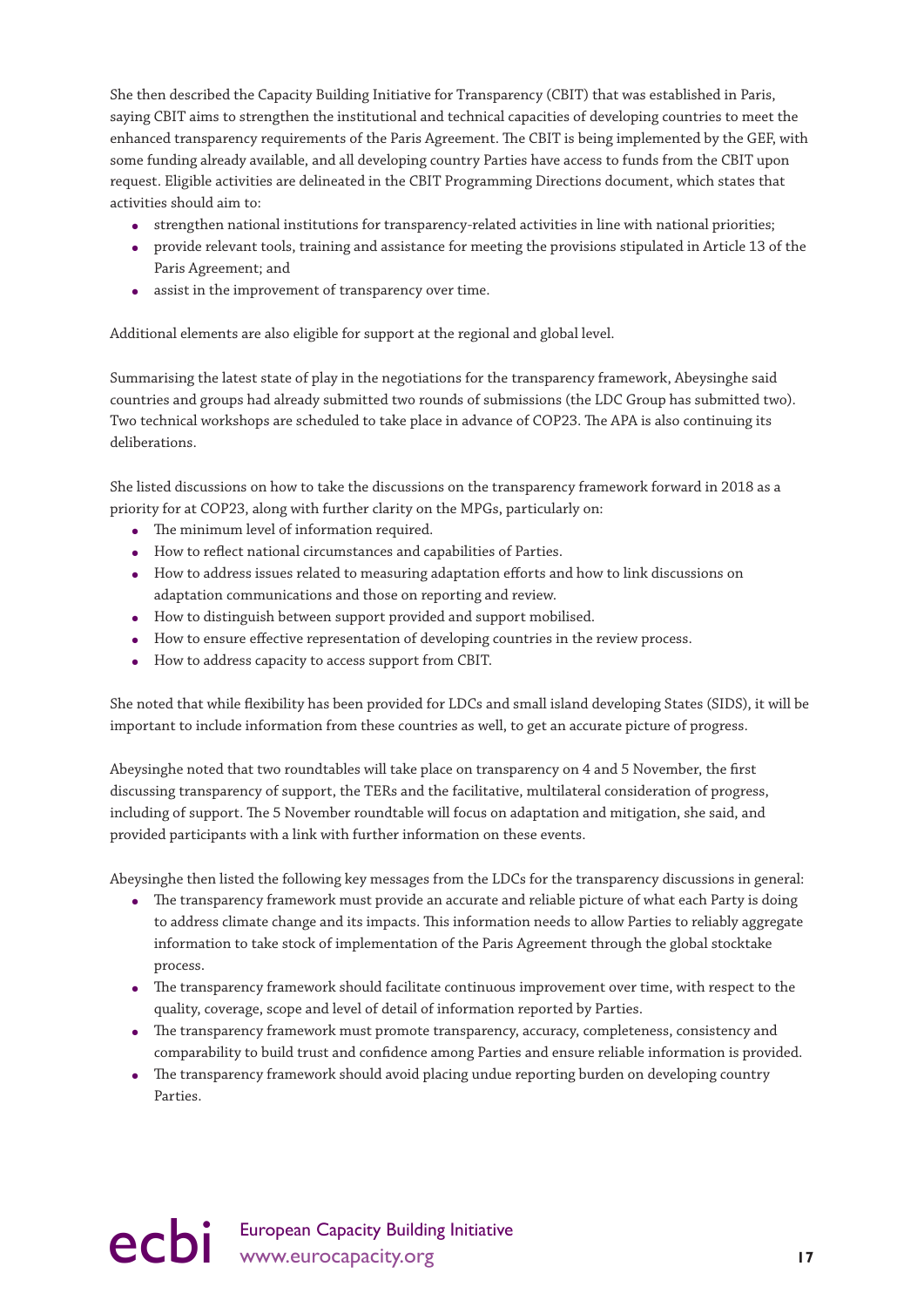On the negotiations on transparency of actions, she highlighted the following key messages from the LDC Group:

- Information should provide clarity on whether Parties are on track in implementing and achieving their NDCs to achieve emission pathways consistent with a limit of temperature increase to below 1.5°C above pre-industrial levels.
- Information needs to be aggregable to get an accurate picture of global action on climate change in the light of the PA purpose.

On transparency of support, she presented the following messages:

- Information should include qualitative and quantitative information on support provided and mobilised through public interventions and on support needed and received.
- In order to enhance predictability of climate finance flows, developed countries should include in the report their plans and strategies on how to scale-up their climate finance support to developing countries
- Information should reflect the principle that support has been provided on the basis of developing country needs and priorities, and is in line with country-driven strategies and plans.
- Support for adaptation and support for mitigation should be clearly demarcated, recognising that some supported activities can be cross-cutting. Support should also be reported in terms of grant-equivalents.

On the flexibility provided to LDCs and SIDS, she listed the following key messages:

- Flexibility should enable the highest reliability of information and rigour in review relative to a Party's national capacity.
- Flexibility should be integrated into reporting guidelines, e.g. with options in scope, level of detail or frequency of reporting, and/or through the modalities and procedures of the technical expert review and facilitative multilateral consideration of progress processes.

Abeysinghe presented a summary of major group positions (see **Table 2**).

The presentation ended with a summary of the linkages of the transparency discussions with discussions on other elements of the Paris Agreement rule set, including:

- Clear linkages to Article 14 (global stocktake).
- Possible linkages to Article 15 (implementation and compliance mechanism).
- NDC guidelines on features of NDCs and NDC registry.
- Adaptation communications.
- Market-based mechanisms and accounting.
- Discussion on accounting for climate finance under SBSTA.
- Work of the CBIT.

In the discussion that followed, participants discussed the resources available for countries to identify their capacity needs; similarities and differences between the existing system for measurement, review and reporting under the Convention, and the new system; the challenges of reporting adaptation needs; and access to funds from the CBIT.

ecbi European Capacity Building Initiative<br>
18<br> **18**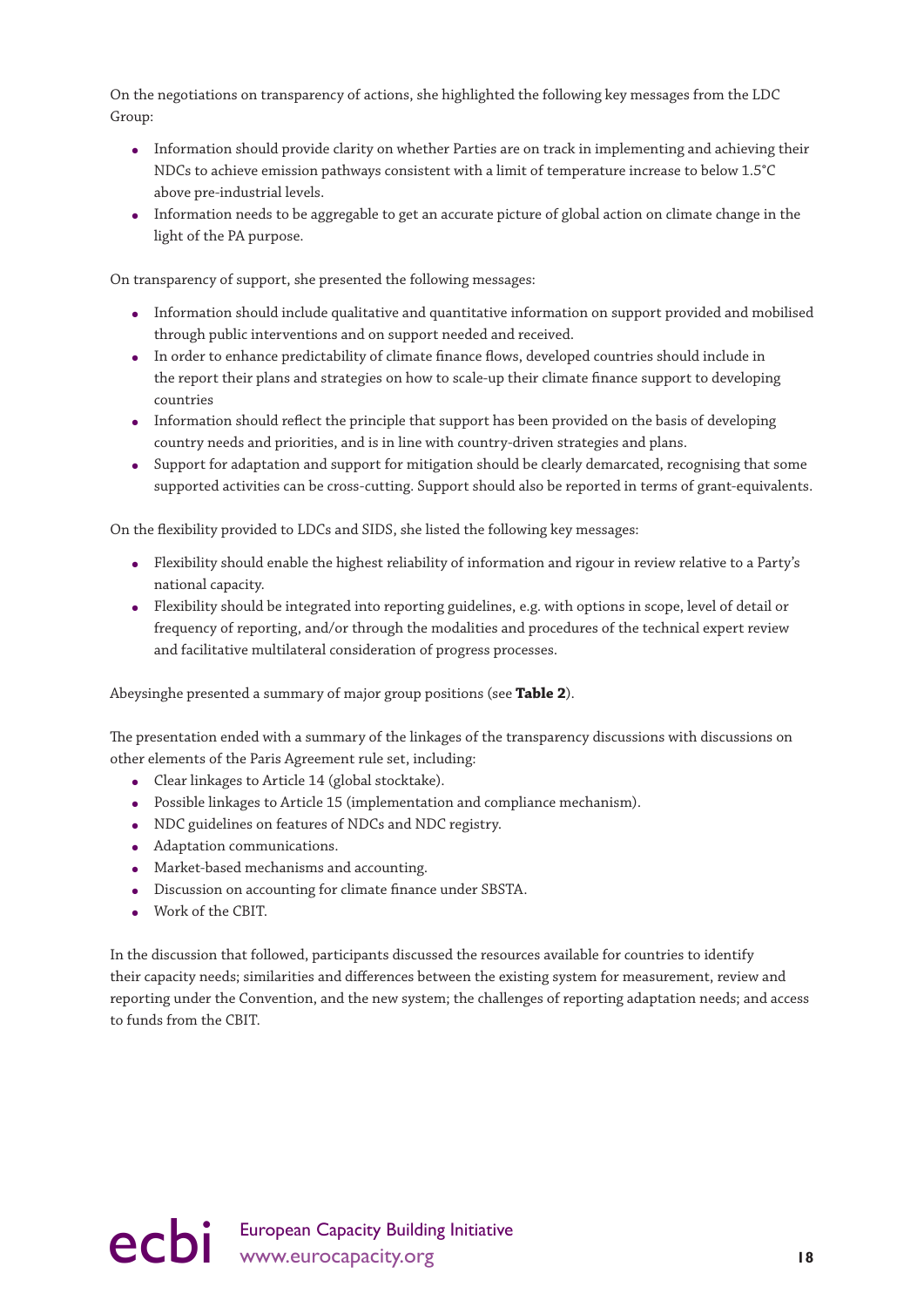| Table 2: Analysis of Party positions on the transparency framework |                                                                                                                                                                                                   |                                                                                                                                                                                                                                       |                                                                                                     |                                                     |                                                                                                     |                                                                                                     |                                                                                                                       |  |  |
|--------------------------------------------------------------------|---------------------------------------------------------------------------------------------------------------------------------------------------------------------------------------------------|---------------------------------------------------------------------------------------------------------------------------------------------------------------------------------------------------------------------------------------|-----------------------------------------------------------------------------------------------------|-----------------------------------------------------|-----------------------------------------------------------------------------------------------------|-----------------------------------------------------------------------------------------------------|-----------------------------------------------------------------------------------------------------------------------|--|--|
| <b>Issue</b>                                                       | <b>LDCs</b>                                                                                                                                                                                       | <b>Umbrella</b><br><b>Group</b>                                                                                                                                                                                                       | <b>Africa</b><br><b>Group</b>                                                                       | <b>AOSIS</b>                                        | <b>LMDC</b>                                                                                         | <b>Arab</b>                                                                                         | <b>EU</b>                                                                                                             |  |  |
| MPGs for<br>enhanced<br><b>National</b><br>Inventory<br>Reports    | General<br>convergence,<br>including that<br>existing IPCC<br>guidelines<br>can be<br>transposed;<br>and IPCC<br>guidelines<br>address<br>flexibility                                             |                                                                                                                                                                                                                                       |                                                                                                     |                                                     |                                                                                                     |                                                                                                     |                                                                                                                       |  |  |
| Operationalising<br>flexibility                                    | Further<br>flexibility for<br>LDCs and<br>SIDS in terms<br>of scope of<br>reporting and<br>review and<br>frequency of<br>review; Group<br>reviews can<br>be done for<br><b>LDCs</b>               | Flexibility<br>is already<br>incorporated<br>because<br>Parties<br>nationally<br>determine<br>their NDCs                                                                                                                              | Developing<br>countries<br>should have<br>different, less<br>stringent<br>reporting<br>requirements | Same as<br><b>LDCs</b>                              | Developing<br>countries<br>should have<br>different, less<br>stringent<br>reporting<br>requirements | Developing<br>countries<br>should have<br>different, less<br>stringent<br>reporting<br>requirements | Specific<br>provisions of<br>transparency<br>framework<br>should be<br>developed<br>before flexibility<br>is built in |  |  |
| Information on<br>climate change<br>impacts and<br>adaptation      | Impacts and<br>adaptation<br>not subject<br>to technical<br>expert review.<br>US: barriers<br>to MOI<br>should only<br>come under<br>support<br>needed and<br>received                            | Argentina,<br>Brazil and<br>Uruguay:<br>information<br>on impacts<br>and<br>adaptation<br>not subject to<br>review.<br>China:<br>barriers to<br>MOI should<br>be included<br>under<br>adaptation<br>priorities,<br>needs and<br>costs |                                                                                                     |                                                     |                                                                                                     |                                                                                                     |                                                                                                                       |  |  |
| Support<br>provided and<br>received                                | Need to<br>ensure<br>support is<br>genuine,<br>adequate and<br>predictable,<br>including<br>information<br>on<br>progressing<br>over time.<br>Support<br>provided and<br>mobilised -<br>different | Discussion<br>on support<br>provided<br>belongs<br>to SBSTA,<br>no need<br>to discuss<br>it under<br>APA under<br>transparency<br>of support                                                                                          | Support<br>provided and<br>mobilised -<br>different                                                 | Support<br>provided and<br>mobilised -<br>different | Support<br>provided and<br>mobilised -<br>different                                                 | Support<br>provided and<br>mobilised -<br>different                                                 |                                                                                                                       |  |  |

ecbi European Capacity Building Initiative<br>
19